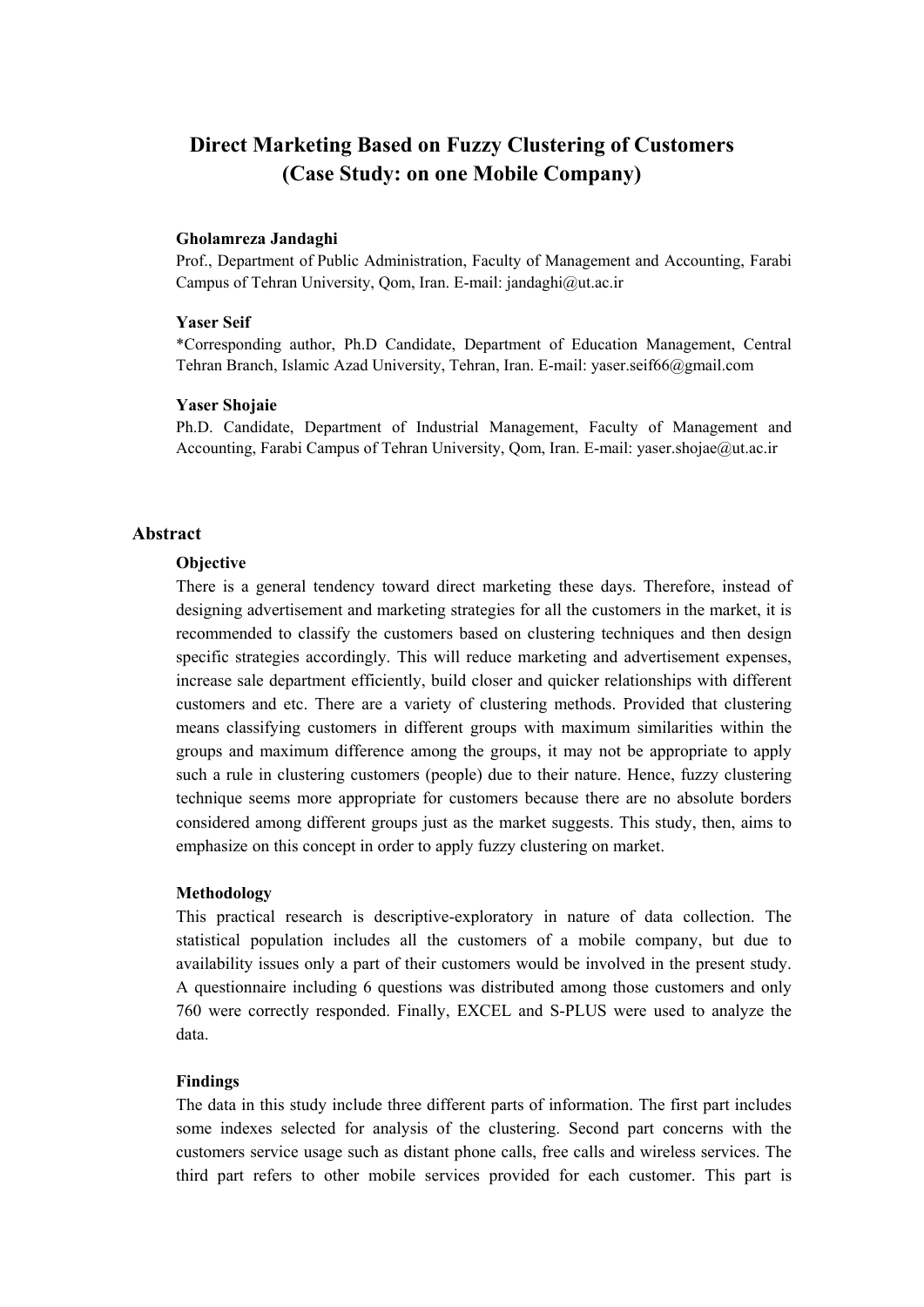presented in a binary fashion deciding whether a customer has received a specific service or not. Such services include activating more than one mobile line at the moment, using voicemail, paging, internet and other services. This algorithm was used to conduct fuzzy clustering in the present study. Following applying fuzzy clustering, only 2 clusters were judged appropriate for such data. The first cluster includes customers with lower income, job stability and lower loyalty to the mobile company, while the second cluster includes customers with higher income, higher job stability and more loyalty to the mobile company. The customers in the first cluster used services like free calls, wireless networks and pay phones. On the other hand, the customer in the second cluster mainly used services like distant calls and rarely used wireless services. In general, we can claim that paging services were the highest requested and then there are voicemail services, internet, and e-pay services respectively. The two clusters reported to have a similar tendency in using services such as voicemail, multi-lines, conferencing; yet, they were different in services like paging, internet, call forwarding (diverting), call waiting and epay services. At the end, mobile companies can set marketing strategies based on such findings.

### **Conclusion**

It is suggested that mobile companies focus on general advertisements and distant call services, but only a little focus on wireless services. They can also put more thought on services like paging, voicemail, internet and e-pay services respectively. It is also recommended that, for female customers (mostly within the first cluster), the companies should focus on pay phone services, distant calls, and free calls as well as voicemail and internet. On the other hand, for male customer with higher job stability, it is suggested to focus the most on distant call services and provision of special discounts with this regard, but the least on wireless and pay phone services. Besides, voicemail services, paging, call waiting, call forwarding and e-pay services should be the mobile company's priority for male customers.

 **Keywords:** Direct marketing, Fuzzy clustering, Performance measures, Mobile services, Market segmentation.

**Citation:** Jandaghi, Gh., Seif, Y., Shojaie, Y. (2018). Direct Marketing Based on Fuzzy Clustering of Customers (Case Study: on one Mobile Company). *Journal of Business Management,* 10(4), 855-870. (*in Persian*)

DOI: 10.22059/jibm.2018.256306.3028 ------------------------------------------------------------ Journal of Business Management, 2018, Vol. 10, No.4, pp. 855-870

Received: April 21, 2018; Accepted: October 16, 2018

<sup>©</sup> Faculty of Management, University of Tehran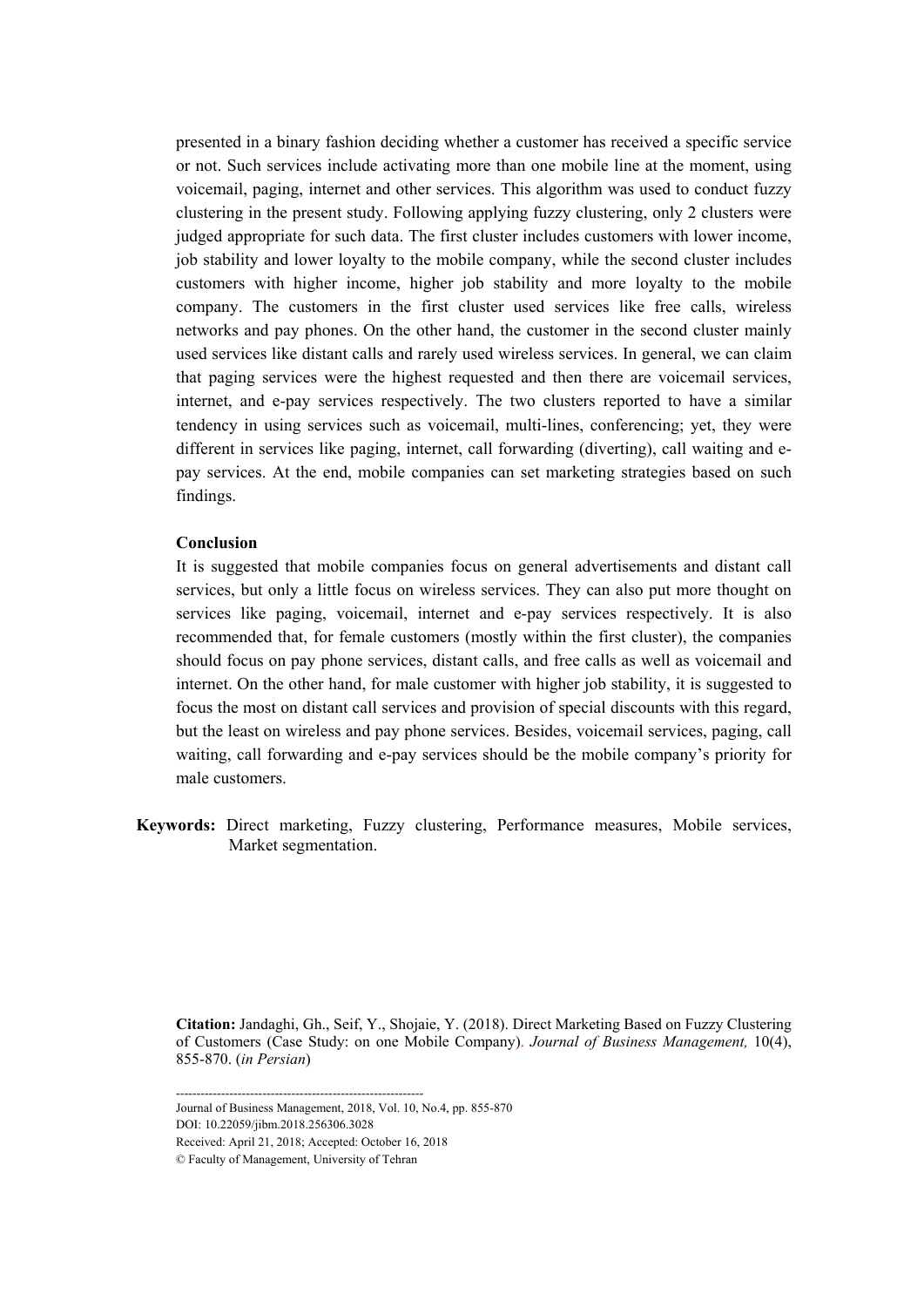# **بازاریابی مستقیم با استفاده از خوشهبندی فازی مشتریان )مطالعه موردی: یکی از شرکتهای تلفن همراه(**

### **غالمرضا جندقی**

استاد گروه مدیریت دولتی، دانشکده مدیریت و حسابداری، پردیس فارابی دانشگاه تهران، قم، ایران. رایانامه: ir.ac.ut@jandaghi

### **یاسر سیف**

\* نویسنده مسئول، دانشجوی دکتری مدیریت آموزشی، دانشگاه آزاد تهران مرکز، تهران، ایران. رایانامه: com.gmail@66seif.yaser

### **یاسر شجاعی**

دانشجـوی دکتـری مدیریت صنعتـی، دانشـکده مدیریت و حسابداری، پردیس فـارابی دانشگاه تهـران، قـم، ایران. رایـانـامه: yaser.shojae@ut.ac.ir

### **چکیده**

**هدف:** در این پژوهش مشتریان یکی از شرکتهای خدماتدهنده تلفن همراه خوشهبندی شدهاند. دادههایی که از این مشتریان جمعآوری شده است، شامل سه بخش اطالعاتی است: بخش اول شاخصهای انتخاب شده برای اجرای تحلیل خوشهبندی است؛ بخش دوم شامل اطالعاتی درباره میزان مصرف مشتریان یاد شده از انواع سرویسهای قابل ارائه میشود و بخش سوم اطالعات سایر سرویسهای تلفن همراه است.

**روش:** این تحقیق از نظر هدف در دسته پژوهشهای کاربردی قرار میگیرد و از نوع تحقیقات توصیفی ـ پیمایشی است. پس از اجرای خوشهبندی فازی و بررسی معیارهای کارایی، دو خوشه مناسب تشخیص داده شد؛ در خوشه اول که اغلب خانم هستند مشتریانی با درآمد پایینتر، ثبات شغلی کمتر و وفاداری کمتر به شرکت قرار دارند و در خوشه دوم که اغلب مرد هستند، مشتریانی با درآمد باالتر، ثبات شغلی بیشتر و وفاداری بیشتر قرار گرفتند.

**یافتهها:** نتایج پژوهش نشان داد در مجموع استفاده از خدمات تلفن راه دور برای شرکت بیشترین و شبکه بیسیم کمترین میزان درآمدزایی را داشته است و سازمان برای ارائه استراتژیهای بازاریابی توجه چندانی به آن ندارد. خدمات جانبی پیجینگ و پست صوتی بیشترین درخواست و انتظار مکالمه، داشتن چند خط همزمان و انتقال مکالمه، کمترین درخواست مشتریان است.

**نتیجهگیری:** نتایج این پژوهش در بخشبندی بازار تلفن همراه و تعیین استراتژی مناسب برای هر بخش بهمنظور توسعه بازاریابی مستقیم بسیار مفید است.

**کلیدواژهها:** خوشهبندی فازی، معیارهای کارایی، خدمات تلفن همراه، بخشبندی بازار، بازاریابی مستقیم.

**استناد:** جندقی، غالمرضا؛ سیف، یاسر؛ شجاعی، یاسر؛ )7931(. بازاریابی مستقیم با استفاده از خوشهبندی فازی مشتریان )مطالعه موردی: یکی از شرکتهای تلفن همراه). *فصلنامه مدیریت بازرگانی، ۱۰*(۴)، ۸۵۵– ۸۷۰.

> فصلنامه مدیریت بازرگانی، ۱۳۹۷، دوره ۱۰، شماره ۴، صص. ۸۵۵- ۸۷۰ DOI: 10.22059/jibm.2018.256306.3028 دریافت: ،7931/10/17 پذیرش: 7931/11/04 © دانشکده مدیریت دانشگاه تهران

----------------------------------------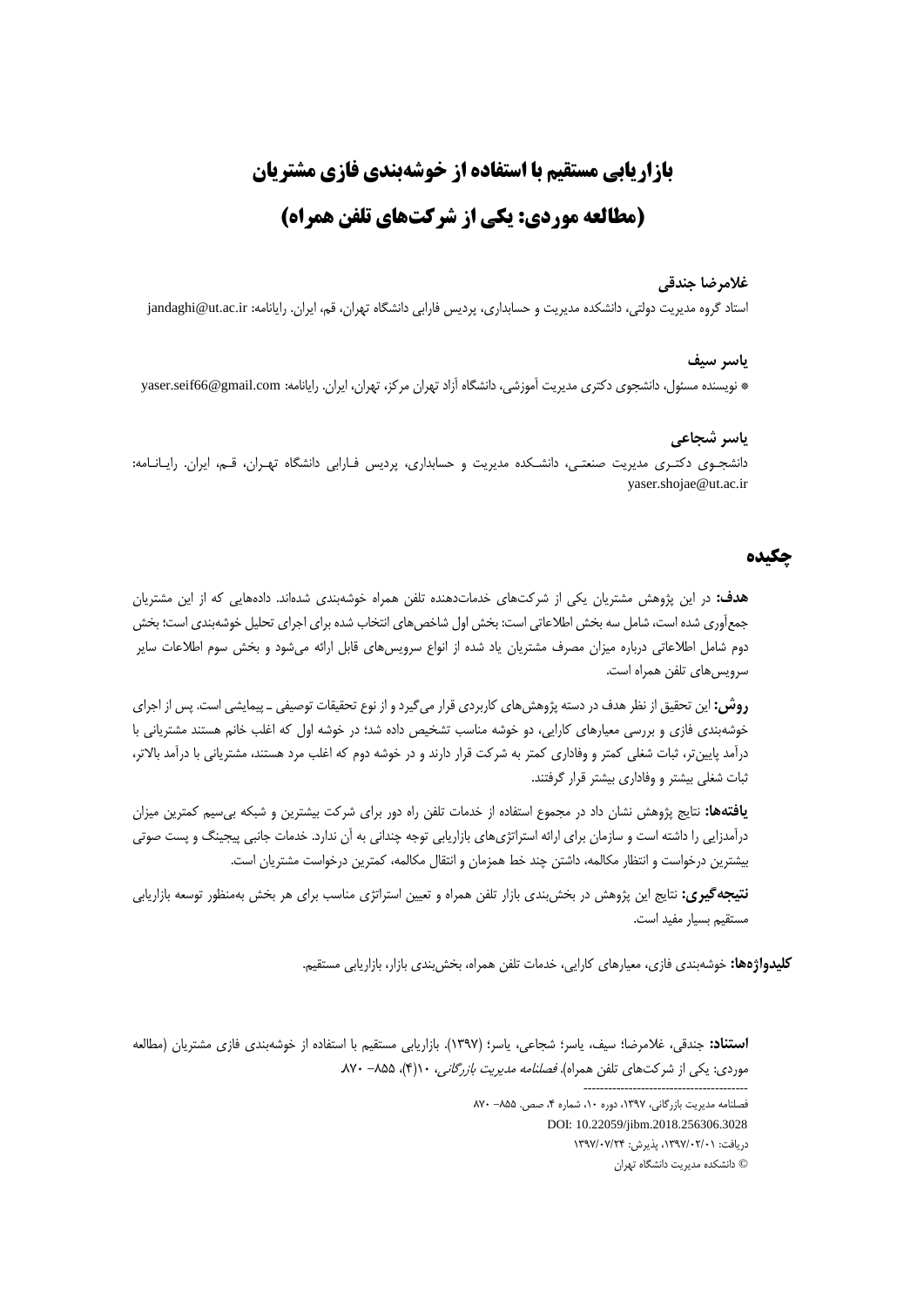### **مقدمه**

یکی از پرکاربردترین ابزارهای مدیریت امروز در اداره سازمانها، استفاده از تکنیک تحلیل دادههاست. این تکنیکها که با نامهای مختلفی همچون دادهکاوی معرفی شدهاند را میتوان در زمینههای مختلف مدیریت توسعه داد. یکی از این زمینهها مدیریت بازار است. منافع دادهکاوی و کاربردهای آن در صنعت هر روز در حال افزایش است؛ زیرا صاحبان کسبوکار را در شناسایی اطلاعات پنهان زیر حجم انبوه دادهها کمک میکند و در نتیجه این صنایع در حوزه بازار میتوانند مشتریان خود را بهتر بشناسند. در این زمینه دادهکاوی ابزارهای متنوعی دارد (چوپوریان، ویترال، خلیل و احمد'، ۲۰۰۱) که یکی از مهمترین آنها تحلیل خوشهای است. از پرکاربردترین تکنیکهای دادهکاوی در بازاریابی، انواع تکنیکهای خوشهبندی است. این تکنیکها برای بخشبندی بازار بسیار مناسباند و در قیاس با روشهای سنتی و شهودی بخشبندی بازار، بهتر میتوانند به بهبود عملکرد بازاریابان کمک کنند.

امروزه در شرکتها به بازاریابی مستقیم توجه بیشتری میشود. انجمن بازاریابی مستقیم ٌ، بازاریابی مستقیم را این گونه تعریف کرده است: »هرگونه ارتباط مستقیم با یک مشتری یا کسبوکار که برای گرفتن پاسخی به شکل سفارش )سفارش مستقیم(، درخواست اطالعات بیشتر )تولید مخاطب(، مراجعه به فروشگاه و سایر اماکن فروش محصول یا خدمتی خاص (تولید ترافیک) انجام شود (انجمن بازاریابی مستقیم، ۱۳۸۹).

در تعریف دیگری از این مفهوم در مجله بازاریابی مستقیم آمده است که بازاریابی مستقیم، سیستم قابل اندازهگیری بازاریابی است که از یک یا چند رسانه استفاده میکند تا معاملهای انجام گیرد یا در هر مکانی پاسخی قابل اندازهگیری ارائه دهد )انجمن بازاریابی مستقیم، 7953(.

اگر به جای تدوین استراتژیهای تبلیغاتی و فروش برای کل مشتریان سازمان در یک بازار، ابتدا مشتریان با استفاده از تکنیکهای خوشهبندی بخشبندی شوند، سپس با توجه به ویژگیهای هر بخش به تدوین استراتژی برای هر بخش خاص پرداخته شود، مزیتهای زیادی از جمله کاهش هزینههای بازاریابی و تبلیغات، کارایی باالتر بخش فروش، ارتباط نزدیکتر و سریعتر با بخشهای مختلف مشتریان و... نصیب سازمان میشود

تکنیکهای خوشهبندی بسیار متنوعاند و انواع مختلفی همچون خوشهبندی قطعی، خوشهبندی فازی، خوشهبندی مقطعی و سلسلهمراتبی و... را شامل میشود. از آنجا که ماهیت خوشهبندی، یعنی دستهبندی کردن بازار به بخشهای مختلف، به صورتی که حداکثر میزان شباهت درون هر بخش و حداکثر میزان اختالف میان بخشها باشد، میتوان نتیجه گرفت که شاید خوشهبندی قطعی برای خوشهبندی مشتریان (انسانها) به دستههای مختلف با مرزهای کاملاً مشخص چندان مناسب نباشد و بهتر است که از روشهای خوشهبندی فازی برای این کار استفاده شود تا مرز بین خوشههای مختلف بازار قطعی نباشد؛ زیرا ماهیت تقسیم بازار قطعی نیست. بنابراین در این پژوهش تالش میشود که بر این مفهوم تأکید شده و کاربرد خوشهبندی برای بخشبندی بازار اجرا شود. نتایج این پژوهش میتواند به عنوان راهنمای استفاده از تحلیل خوشهبندی برای بخشبندی بازار استفاده شود. از آنجا که الگوهای خوشهبندی بر اساس ماهیت دادهها به خوشهبندی میپردازند، میتوانند بهترین ابزار برای بخشبندی بازار باشند.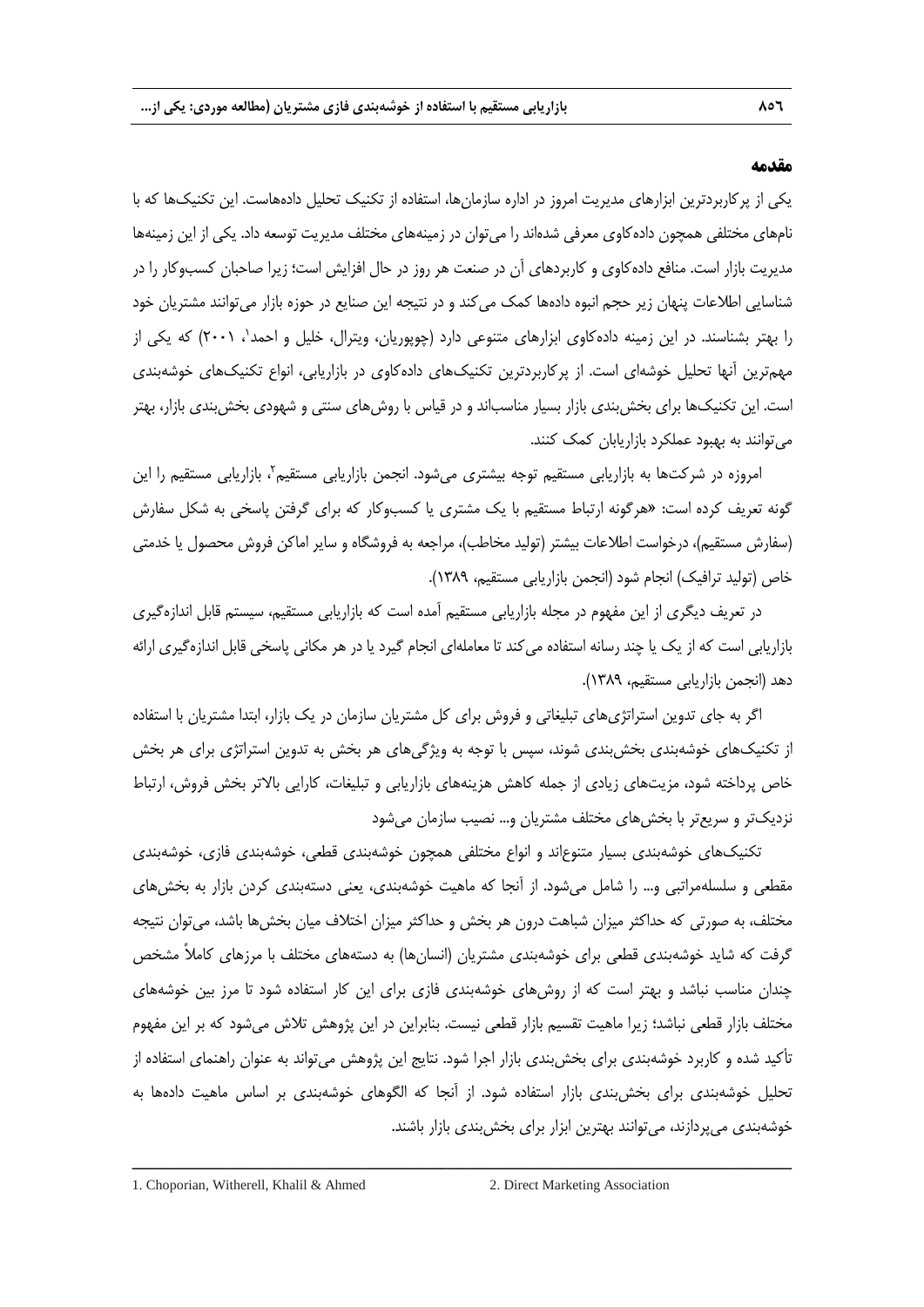# **پیشینه نظری پژوهش**

# **خوشهبندی فازی**

پس از آن که دانشمند ایرانی، پروفسور لطفعلی عسگرزاده، روش تئوری فازی را ارائه داد، این نظریه به حوزههای مختلفی از علوم راه پیدا کرد. یکی از این حوزهها دادهکاوی بود. پژوهشگران پس از آشکار شدن نقصهای مربوط به الگوریتمهای خوشهبندی قطعی، بهدنبال پیدا کردن روش هایی بودند که ناکارآمدی روش های قطعی را نداشته باشد. در پی این تلاش ها، الگوریتمهای خوشهبندی فازی مطرح شد که به کمک آن، پژوهشگران توانستند دادهها را بر اساس تابع عضویتشان در هر خوشه دستهبندی کنند.

برای درک بهتر خوشهبندی فازی و الگوریتمهای مختلف آن، الزم است ابتدا با مفهوم مجموعههای فازی و تفاوت آنها با مجموعههای کالسیک آشنا شویم. در مجموعههای کالسیک، یک عضو از مجموعه مرجع یا عضوی از مجموعه A است یا عضو مجموعه A نیست. برای مثال، مجموعه مرجع اعداد حقیقی را در نظر بگیرید. عدد 0/8 عضو مجموعه اعداد صحیح نیست؛ حال آن که عدد 0 عضو این مجموعه است. به زبان دیگر، تعلق عدد 0/8 به مجموعه اعداد صحیح صفر و تعلق عدد 0 به این مجموعه 7 است. در واقع میتوان برای هر مجموعه یک تابع تعلق تعریف کرد که مقدار این تابع تعلق برای اعضای مجموعه 7 و برای بقیه صفر است. در مجموعههای کالسیک مقدار این تابع تعلق یا صفر یا 7 است. حال مجموعه انسانهای جوان و پیر را در نظر بگیرید. سؤالی که اینجا مطرح میشود این است که آیا فرد 08 ساله در این مجموعه قرار میگیرد یا خیر؟ همانطور که حدس زدید نمیتوان بهطور قطع و یقین مرزی برای انسانهای جوان و پیر در نظر گرفت. دلیل آن هم این است که اگر به فرض فرد 98 ساله جوان محسوب شود، 93 ساله نیز میتواند جوان باشد و همینطور 91 و 95 ساله و غیره. در واقع، اینجا با مفهوم عدم قطعیت 7 مواجهایم. ما در زندگی روزمره بارها با عدم قطعیت مواجه شدهایم؛ برای مثال هوای سرد، آب داغ و... در واقع تمام مثالهای باال، مثالهایی از مجموعههای فازی هستند. تفاوت اصلی مجموعههای فازی و مجموعههای کالسیک در این است که تابع تعلق مجموعههای فازی دو مقداری نیست )1 یا 7(، بلکه میتواند هر مقداری بین 1 تا 7 را اختیار کند. حال مجموعه انسانهای جوان و پیر را در نظر بگیرید، اگر 08 سال را سن جوان بدانیم، میتوانیم به افراد 08 ساله ،7 به افراد 91 ساله ،1/5 به افراد 98 ساله 1/18 و به افراد 31 ساله 1/7 اختصاص دهیم. اگر اعضای یک مجموعه فازی تنها دارای تابع تعلق 1 و 7 باشند، این مجموعه فازی یک مجموعه کالسیک خواهد بود. نکته جالب توجه این است که مثالً فرد 81 ساله میتواند با تعلق 1/8 عضو مجموعه جوان و با تعلق 1/8 عضو مجموعه پیر باشد؛ یعنی عضوی از مجموعه مرجع میتواند با درجههای تعلق مختلف عضو مجموعههای فازی تعریف شده روی مجموعه مرجع باشد.

در خوشهبندی کالسیک، هر نمونه ورودی متعلق به 7 و فقط یک خوشه است و نمیتواند عضو دو خوشه یا بیشتر باشد. در خوشهبندی کالسیک باید تصمیمگیری شود که این نمونه متعلق به کدام خوشه است. تفاوت اصلی خوشهبندی کالسیک و خوشهبندی فازی در این است که در خوشهبندی فازی یک نمونه میتواند متعلق به بیش از یک خوشه باشد )مؤمنی، 7931(.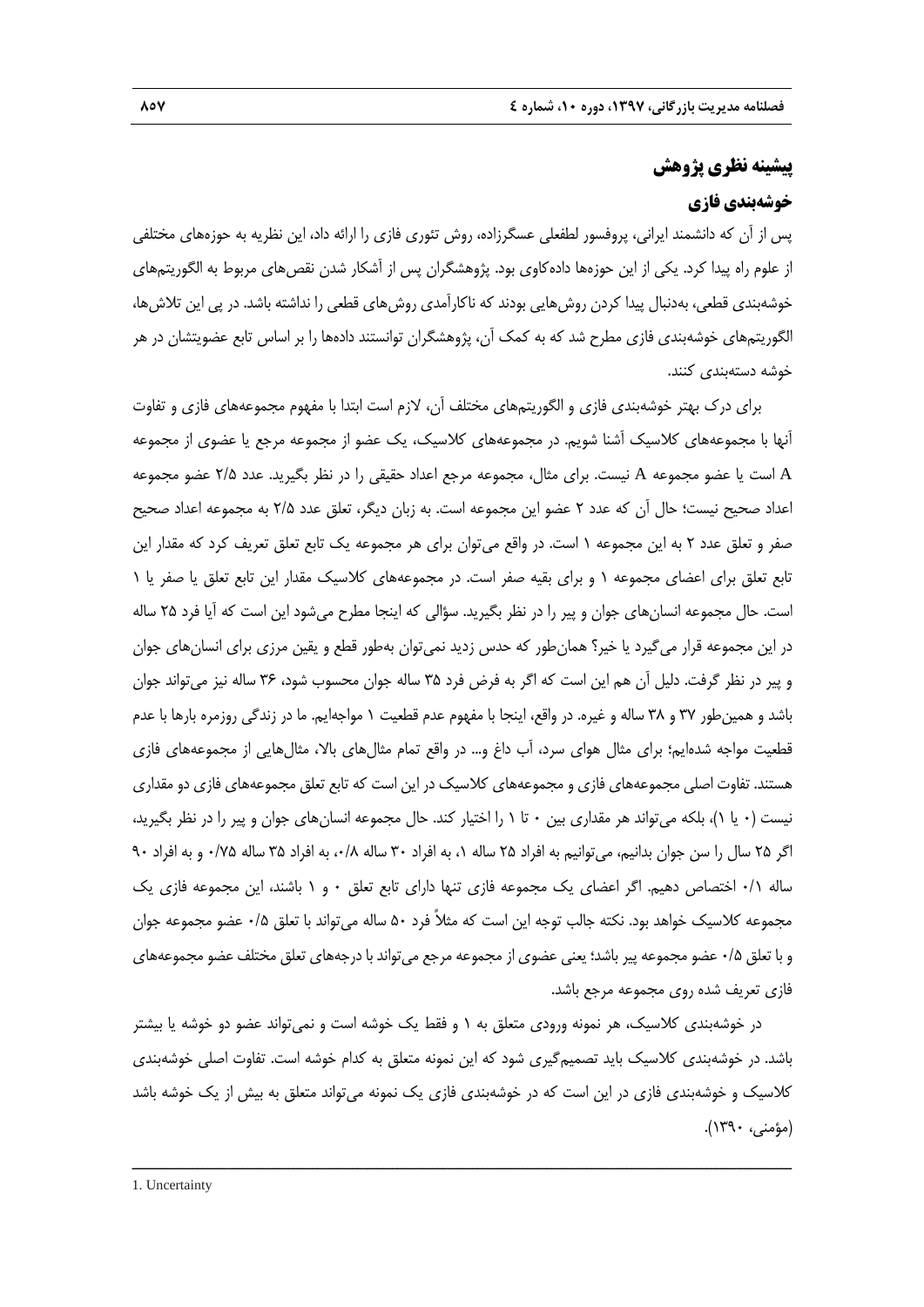در ادامه به برخی از مهمترین کارهایی که در این زمینه انجام شده، اشاره میشود.

روسپینی نخستین محققی بود که استفاده از نظریه مجموعههای فازی را در زمینه خوشهبندی مطرح کرد. نخستین مثال ایدهآل وی از خوشهبندی فازی درباره دادههای پروانهای با دو خوشه بود که در آن دادهها همراه با بردار عضویتشان و میزان عضویت هر داده به خوشه سمت چپ و راست نشان داده میشوند. درباره مزیتهای این روش خوشهبندی سنتی گفت: دادههای موجود در مرکز خوشهها دارای درجه عضویت 7 هستند، در حالی که درجه عضویت دادههایی که بین مرکز و سایر خوشهها قرار دارند، بر اساس میزان نزدیکی و مشابهتشان تعیین میشود (روسپینی'، ۱۹۶۹).

یانگ<sup>۲</sup> در سال ۱۹۹۳ به بررسی کاربردهای تئوری فازی در تحلیل خوشهای پرداخت. در این مقاله تحلیل خوشهای در سه دسته ارزیابی شده است که عبارتاند از: تحلیل خوشهای بر اساس رابطه فازی، تحلیل خوشهای بر اساس تابع هدف و تحلیل خوشهای بر اساس طبقهبندی ناپارامتری.

مورتی، فلین و جاین<sup>۳</sup> (۱۹۹۹) در کتابی با عنوان *خوشهبندی دادهها*، بهطور مفصل به تعریف خوشهبندی و الگوریتمهای متفاوت آن پرداختند و کاربردهای آن را معرفی کردند. در این کتاب به خوشهبندی فازی توجه ویژهای شده و بهطور مفصل جنبههای مختلف خوشهبندی فازی و معیارهای کارایی آن تشریح شده است. پس از انتشار این کتاب، به خوشهبندی فازی توجه بیشتری شد.

### **بخشبندی بازار**

بخشبندی بازار عبارت است از فرایند دستهبندی بازارها به زیرمجموعههای مشخص که در آنها، مشتریان دارای رفتارها و نیازهای یکسان هستند و هریک از این زیرمجموعهها را میتوان یک بازار هدف قلمداد کرد و با استراتژیهای مشخص به آنها دست یافت. همچنین بخشبندی بازار، فرایند ارزیابی جذابیتهای هر بخش از بازار و گزینش یک یا چند بخش از 'ین بازار (کاتلر و اّرمسترانگ'ً، ۱۳۸۳) با بالاترین دراّمد بالقوه، به عنوان مشتری یا مشتریان، نیز تعریف شده است (گیگان<sup>م</sup> ،  $.17.7$ 

در سال ۱۹۳۴ فردریک مفهوم بخش بندی را مطرح کرد (بوک $\zeta$  ۱۹۷۴). این مفهوم طی ۷۳ سال اخیر در کانون توجه محافل علمی و بخش صنعت قرار گرفت و اهمیت و مزیتهای آن در انواع مختلف بازاریابی از جمله بازاریابی مصرفکننده، صنعتی، خدماتی، بازاریابی غیرانتفاعی و بازاریابی اجتماعی آشکار شد. تحقیقات دانشگاهی در زمینه بخشبندی را به چهار دسته طبقهبندی شده است: ١. توسعه مبانی و مدلهای بخشبندی؛ ٢. روشهای تحقیق در خصوص بخش بندی؛ ٣. توسعه و کاربرد ابزارهای تجزیه و تحلیل آماری در بخش بندی و ۴. اجرای بخش بندی. آنها بیان کردند که حوزههای تحقیق یاد شده بهگونهای از یکدیگر جدا شدهاند که باعث میشود کل فرایند بخشبندی بهطور کامل درک نشود. در نگاه نخست، بخشبندی فرایند سادهای به نظر میرسد، اما در حقیقت یک زمینه مطالعاتی پیچیده است. در اوایل دهه 7391 رابینسون و لاین تئوری رقابت ناقص را مطرح کردند (شاو و رابینسون<sup>۷</sup>، ۱۹۸۹)، بعد از آن مفاهیم اقتصاد کلاسیک مربوط

- 2. Yang
- 3. Murtymn, Flynn, Jain
- 4. Katler & Armestrang
- 5. Gigan
- 6. Bock
- 7. Shaw & Robinson

<sup>1.</sup> Rospini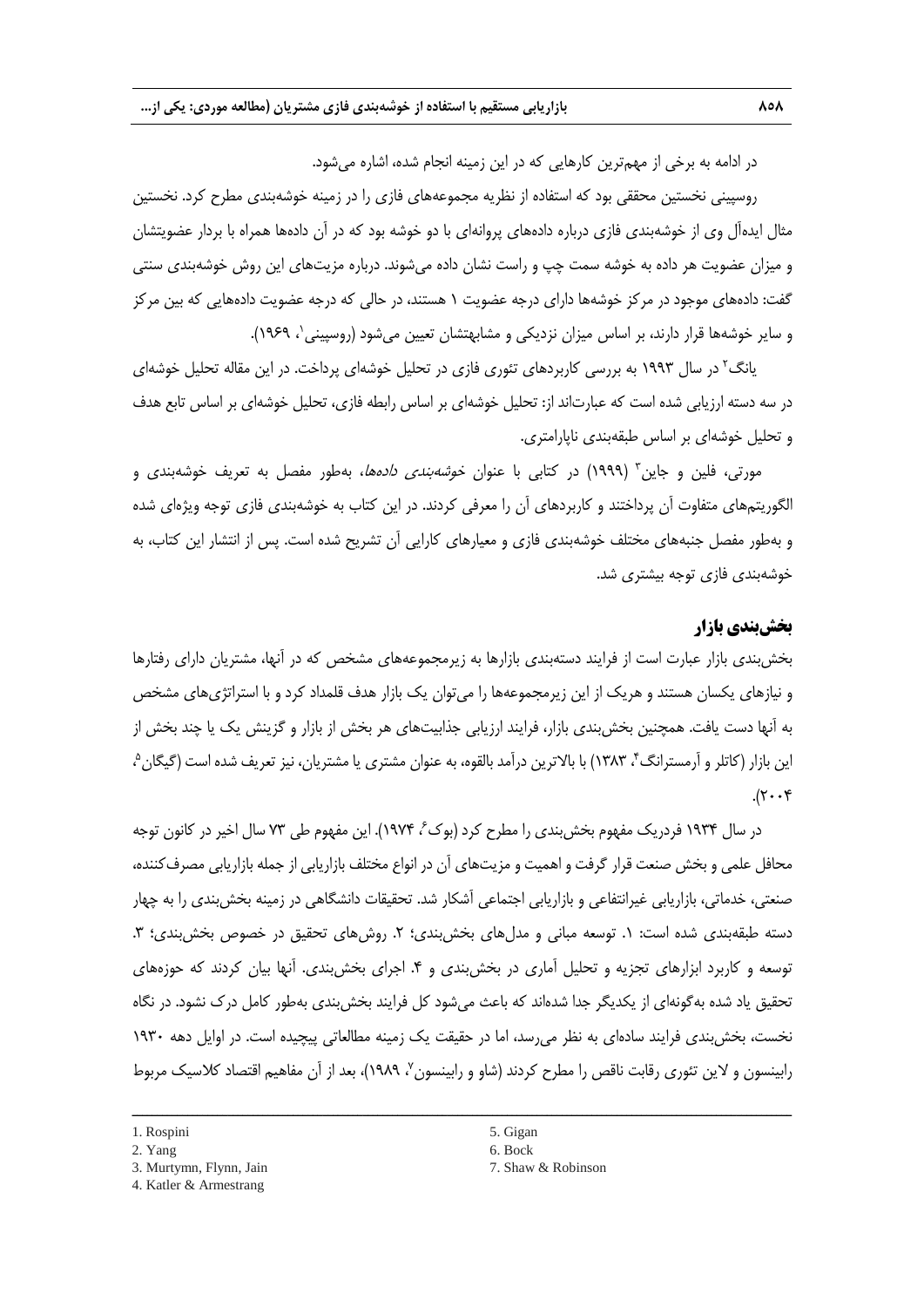به تعادل عرضه و تقاضا با نظریه رابینسون و الین در تضاد قرار گرفت. این نظریه سرآغازی برای بخشبندی بازار بود. اسمیت<sup>،</sup> در سال ۱۹۵۶ در مقالهای با عنوان «تمایز محصول و بخش بندی بازار بهعنوان استراتژیهای بخش بندی جانشین» بیان کرد: »تمایز محصوالت مربوط به بحث عرضه و تدارکات نشئتگرفته از گرایش تولیدی است، در حالی که بخشبندی بازار بهصورت بنیادی از گرایش بازاریابی نشئت میگیرد و به شناخت مشتری مربوط میشود«. از سال ،7331 بخشبندی بازار نوعی فرایند حیاتی در موفقیت بازاریابی قلمداد شد. تحقیقات زیادی در خصوص بخشبندی صورت گرفته است. با وجود مقالههای بسیاری که در زمینه بخشبندی بازارهای ناهمگن نوشته شده و رویکردهای بخشبندی بازار و پذیرش 0 آن در سازمانها، هنوز بسیاری از سازمانها در انجام بخشبندی اثربخش به موفقیت دست نیافتهاند )بانون و دکالن ، 0114(. تعدادی از مهمترین مقالههایی که در زمینه بخشبندی بازار صورت گرفته در جدول 7 مشاهده میشود )ماژورین و لنا"، ۲۰۰۱).

| موضوع                                   | نويسنده (نويسندگان)                |
|-----------------------------------------|------------------------------------|
| متمایز سازی محصول در مقایسه با بخشبندی  | اسميت (١٩۵۶)                       |
| بخشبندى سودأور                          | هالی ۴ (۱۹۶۸)                      |
| بخشبندی بازار _ مدل دو مرحلهای          | ویند و کاردوزو <sup>ه</sup> (۱۹۷۴) |
| مباحث و پیشرفتها در بخشبندی             | ويند ً (١٩٨٨)                      |
| بخشبندى استراتژيک بازار                 | گاردا <sup>۷</sup> (۱۹۸۱)          |
| بخش بندى بازار _ روش سطح بندى           | بانوما و شاپیرو^ (۱۹۸۳ و ۱۹۸۴)     |
| مروری بر بخشبندی بازار                  | چرون و کلینچ مدیت ٩ (١٩٨۵)         |
| بخشبندی مبتنی بر نیازها                 | شیواشانکار و بروکر `` (١٩٩٨)       |
| بخشبندی مبتنی بر وفاداری ـ لوزی وفاداری | کونکس'' (۱۹۹۸)                     |
| مفاهیم و روشها (آماری)                  | دولنيكار" (٢٠٠٢)                   |
| تئوري و عمل متوازن سازي                 | میتچل و ویلسون ۱۳ (۱۹۹۸)           |

**جدول .7 مطالعات بخشبندی بازار**

### **استخراج الگوی رفتاری مشتریان با استفاده از خوشهبندی**

هدف اصلی در این پژوهش، استخراج الگوهای رفتاری مشابه در مشتریان یک شرکت مخابراتی است و برای دستیابی به این هدف، از روش خوشهبندی فازی با الگوریتم c میانگین استفاده شده است. استفاده از الگوریتمهای خوشبندی برای

- 1. Smith
- 2. Bannon & Declan
- 3. Majourin & Lana
- 4. Haley
- 5. Wind & Cardozo
- 6. Wind
- 7. Garda
- 8. Bonoma & Shapiro
- 9. Cheron & Kleinschmidt
- 10. Shivashankar & Brouker
- 11. Conex
- 12. Dolnicar
- 13. Mitchell & Wilson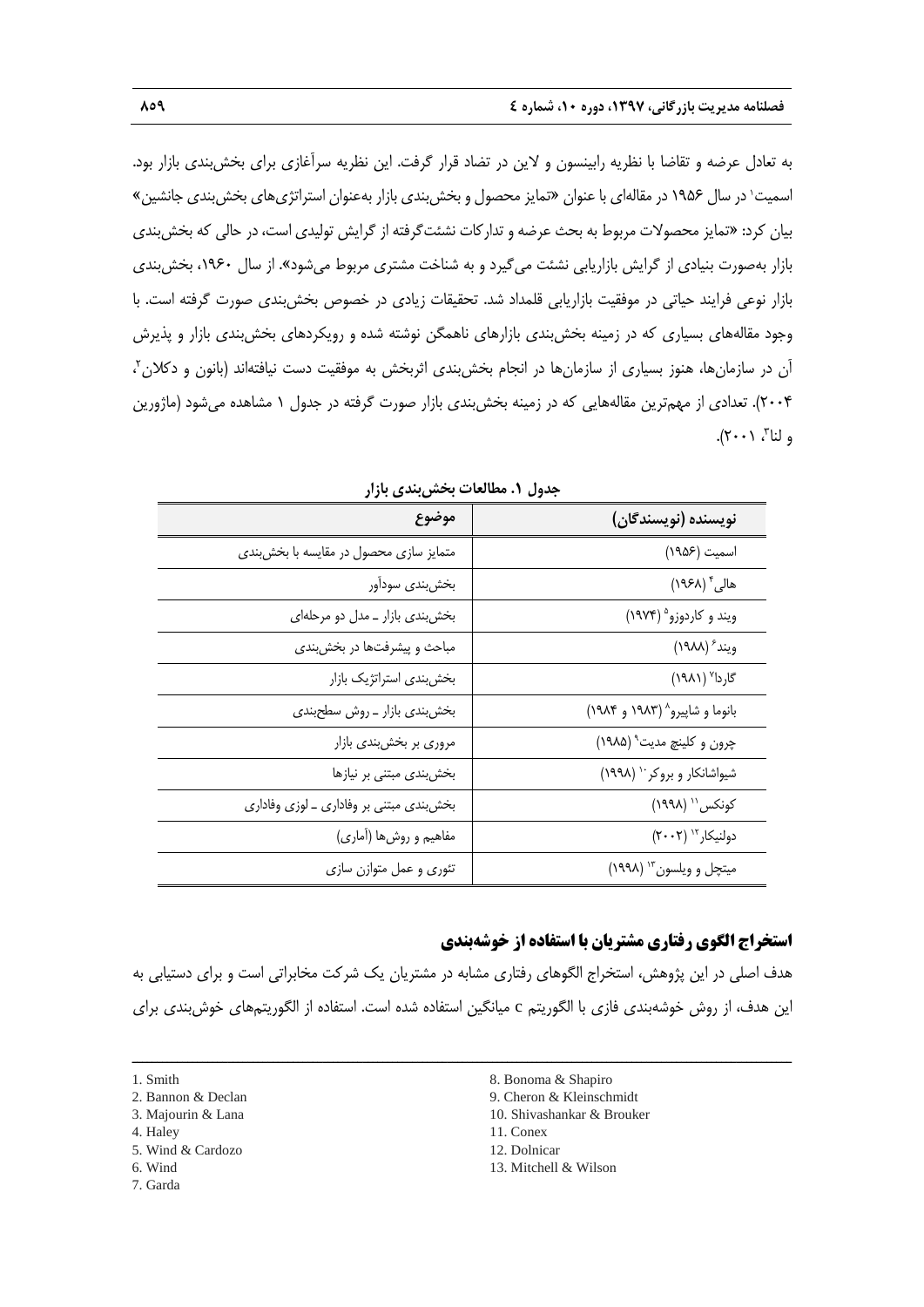شناسایی رفتار مشتریان و دستهها یا خوشههای مشابه تا کنون به نحو چشمگیری در کانون توجه محققان داخلی و خارجی قرار نگرفته است. در این قسمت به مهمترین تحقیقات صورت گرفته در این زمینه اشاره میشود.

در بخش شناخت مشتری، کیم، جانگ، سو و هوانگ' (۲۰۰۶) به مطالعه روشهای توسعه استراتژی بر مبنای ارزش مشتری پرداختند. ها، بای و پارک<sup>۲</sup> (۲۰۰۲) از تحلیل رفتار خرید مشتری برای توسعه استراتژیهای بازاریابی استفاده کردند. دنیس، مارسلند و کوکت ؓ (۲۰۰۱) چارچوبی برای استخراج دانش در مراکز خرید ارائه دادند. لی و بیسواز ٌ (۲۰۰۲) از مطالعه رفتار مشتریان برای ساخت سیستمهای پشتیبان تصمیم در تجارت الکترونیکی استفاده کردند.

یانگ و پدماناباهن<sup>۵</sup> (۲۰۰۵) با بخشبندی تراکنشهای وبسایت، رفتار مشتریان را تحلیل کردند. در مقاله بای، ها و پارک<sup>۶</sup> (۲۰۰۳) از تحلیل رفتار مشتریان برای تبلیغات اینترنتی استفاده شده است. وردو، گارسیا و فرانکو<sup>۷</sup> (۲۰۰۶) به بررسی الگوری مصرف برق در مشتریان پرداختند. وو، کااو، سو و وو^ (۲۰۰۵) از شناخت مشتریان هدف برای بازاریابی در صنعت بیمه استفاده کردند. لی بیسواز )0114( به بررسی رفتار مشتریان بازیهای برخط پرداختند. در زمینه جذب مشتری و بازاریابی مستقیم، پرینزی و پل° (۲۰۰۶) الگوی خرید مشتریان را با استفاده از مدلهای مارکوف تحلیل کردند. در پایان نامه پاو `` (٢٠١٣) به بررسی رفتار مشتریان یک فروشگاه طی ٢٢ هفته با خوشهبندی فازی پویا پرداخته شده است. خدابندهلو و نیکنفس )7938( به بخشبندی مشتریان یک عمده فروشی مواد غذایی با روش RFM پرداختند و براساس میزان وفاداری هر گروه، راهبردهایی را برای مدیریت مشتریان پیشنهاد دادند. تنها تحقیق منتشر شده داخلی که در آن برای بررسی و تحلیل رفتار مشتریان از الگوریتمهای خوشهبندی استفاده شده، مقاله آخوندزاده، البدوی و اقدسی )7939( است. در این مقاله با ترکیب روشهای means-K و تئوری فازی، تغییر رفتار مشتریان یک شرکت مخابراتی در هفت گروه رفتاری استخراج شده و برای هر گروه، استراتژیهایی پیشنهاد شده است. با توجه به مطالب گفته شده، مشخص میشود که محققان داخلی به استفاده از تکنیکهایی خوشهبندی بهویژه الگوریتمهای خوشهبندی فازی برای بخشبندی مشتریان توجه چندانی نکردهاند.

در میان مقالههای خارجی که از روشهای فازی برای بخشبندی مشتریان و شناسایی الگوهای رفتاری آنها استفاده شده است، الگوریتم C-mean فازی (به اختصار FCM) محبوبیت زیادی دارد (بزدک، ارلیک و فول``، ۱۹۸۴). بوز و چن`` )0178( از الگوریتم FCM تعمیم یافته برای خوشهبندی پویا و تشخیص خوشههای جدید در طول زمان برای مدلسازی مصرف و درآمد مشتریان تلفن همراه استفاده کردند. کرسپو و وبر ۱۳ (۲۰۰۵) برای خوشهبندی فازی پویا بر مبنای الگوریتم FCM روش جدیدی ارائه دادند و تغییراتی مانند ایجاد و حذف خوشهها و تغییر در مکان آنها را بررسی کردند. بوز و چن )0174( روشی بر مبنای الگوریتم FCM برای تشخیص تغییرات رفتار مشتریان طی زمان ارائه دادند. همچنین در این مقاله ایجاد و حذف خوشهها در مقاطع زمانی مختلف بررسی شده است.

ــــــــــــــــــــــــــــــــــــــــــــــــــــــــــــــــــــــــــــــــــــــــــــــــــــــــــــــــــــــــــــــــــــ

- 1. Kim, Jung, Suh, & Hwang
- 2. Ha, Bae, & Park
- 3. Dennis, Marsland & Cockett
- 4. Li & Bisvaze
- 5. Yang & Padmanabhan
- 6. Bae, Ha, Park
- 7. Verdu & Garsia & Feranco

8. Wu, Kao, Su & Wu 9. Prinzy & Pell 10. Yaue 11. Bezdek, Ehrlich & Full 12. Bose & Chen 13. Kerspo & Weber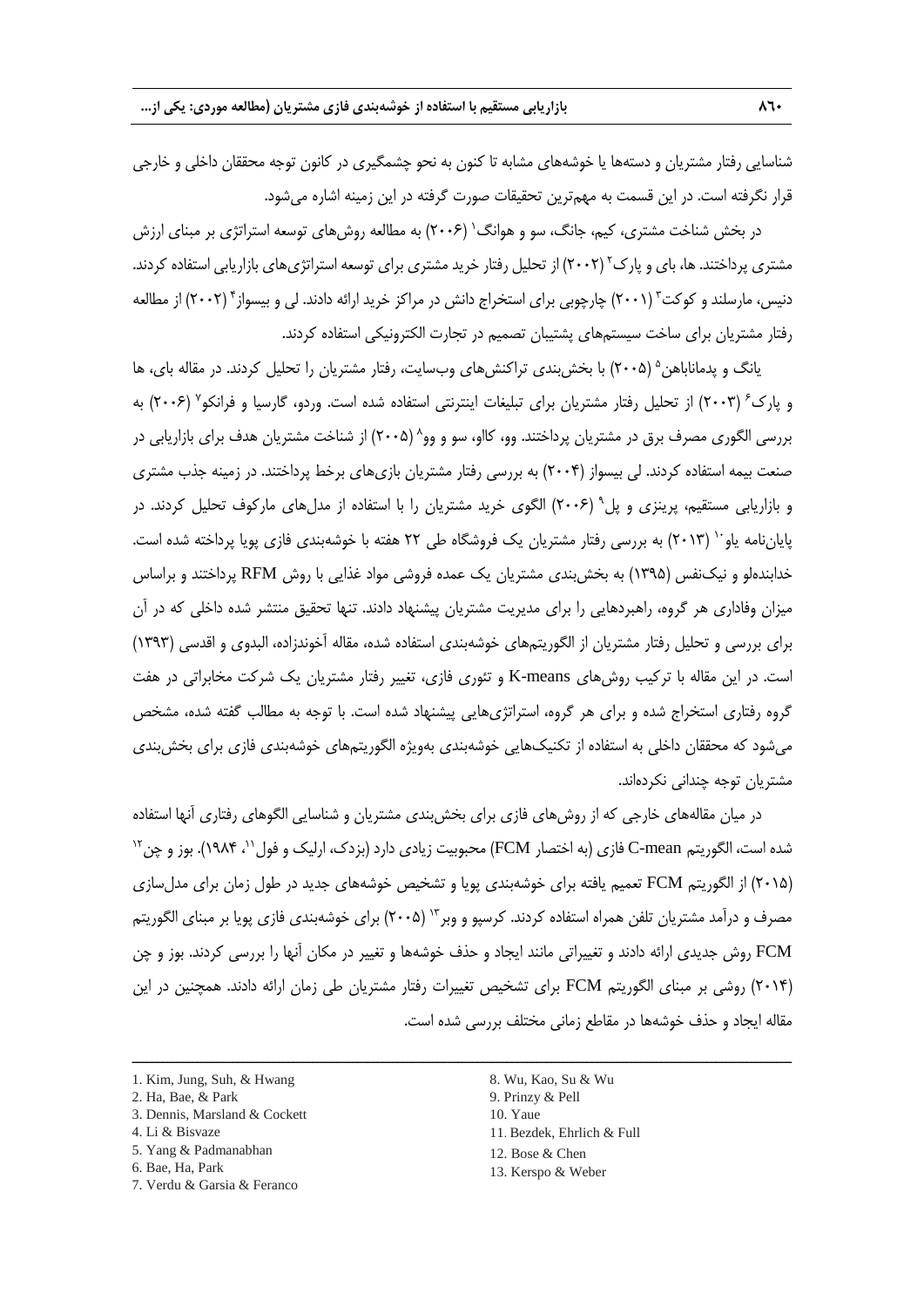با توجه بررسی ادبیات تحقیق در این حوزه و همچنین ضرورت تحقیق مبنی بر ارائه تکنیک قدرتمند و معتبر برای خوشهبندی مشتریان، مشخص شد که تا کنون محققان و جوامع علمی به این حوزه توجه چندانی نکردهاند. وجود این خأل پژوهشی و عدم توسعه تکنیکهای خوشهبندی فازی در بازاریابی مستقیم، انگیزه اصلی محققان برای اجرای این پژوهش بوده است.

## **روششناسی پژوهش**

این تحقیق از نظر روش گردآوری دادهها، توصیفی ـ پیمایشی و از نظر هدف، کاربردی است. جامعه آماری این پژوهش مشتریان یک شرکت خصوصی تلفن همراه است و از آنجا که دسترسی به تمام مشتریان شرکت امکانپذیر نبود، به نمونهگیری اقدام شده است. با رجوع به تحقیقات انجام شده در حوزه خوشهبندی، مشخص شد هر چه تعداد اعضای جامعه هدف بیشتر باشد، نتایج خوشهبندی با اعتبار بیشتری همراه میشود )مؤمنی، 7931(. برای کسب اطالعات الزم )اطالعات مربوط به شش شاخص انتخاب شده برای اجرای خوشهبندی فازی) از مشتریان شرکت، پرسشنامهای حاوی شش سؤال برای سنجش شاخصهای نام برده تهیه شد و با استفاده از روش نمونهگیری در دسترس طی چند هفته در اختیار مشتریانی که به شرکت مراجعه میکردند، قرار گرفت. پس از حذف پرسشنامههای ناقص، اطالعات مربوط به 131 مشتری برای اجرای خوشهبندی بهدست آمد.

نرمافزار استفاده شده در این تحقیق، نرمافزارهای Excel و plus-s هستند. نرمافزار plus-s بهدلیل سادگی محیط، امکانات گسترده و وجود منابع جامع و مرتبط در بازار، برای خوشهبندی فازی انتخاب شده است.

# **یافتههای پژوهش**

همانطور که در بخش روششناسی بیان شد، دادههای این پژوهش مربوط به 131 مشتری یک شرکت خصوصی تلفن همراه است. این دادهها شامل سه بخش اطلاعاتی است: ۱. اطلاعات مربوط به شاخصهای انتخاب شده برای اجرای تحلیل خوشهبندی؛ ۲. اطلاعات میزان مصرف مشتریان یاد شده از انواع سرویسهای قابل ارائه (مانند میزان هزینه تلفن راه دور، میزان استفاده از تلفن رایگان و میزان استفاده از خدمات بیسیم)؛ ۳. اطلاعات سایر سرویسهای قابل ارائه تلفن همراه به هر یک از مشتریان )این بخش دادهها بهصورت متغیرهای باینری است، به بیان دیگر مشخص میکند که به هر مشتری سرویس مد نظر ارائه شده است یا خیر؛ مانند استفاده از خدمات همزمان برای چند خط، استفاده از پست صوتی، پیجینگ، اینترنت و…). در ادامه به شرح بیشتر دادهها پرداخته میشود.

### **بخش اول: شاخصها**

با توجه به اطالعات بهدست آمده، شاخصهایی که در جدول 0 مشخص شده است، برای اجرای تحلیل خوشهای فازی در نظر گرفته شدهاند. این شاخص ها مهمترین شاخص های مربوط به مشتریان است که با توجه به نظر مسئولان شرکت تلفن همراه و تطابق با استراتژیهای مد نظر آنان انتخاب شدهاند و دارای بیشترین میزان ارتباط با قدرت خرید و ارتباط بلندمدت با شرکت تلفن همراه هستند.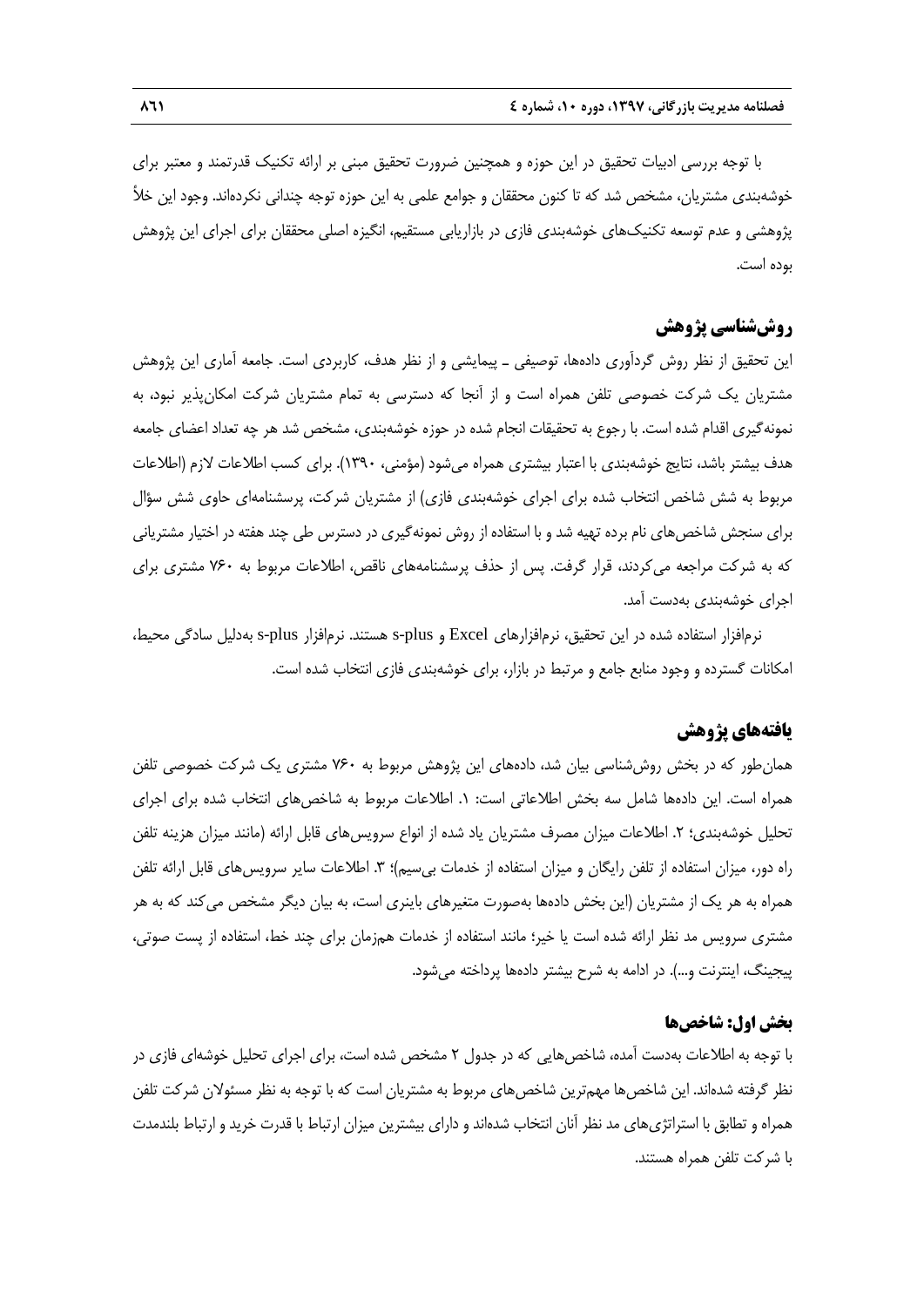| شناسه  | ماهيت سنجش                                                               | واحد سنجش | مقياس   | شاخصها          | رديف |
|--------|--------------------------------------------------------------------------|-----------|---------|-----------------|------|
| Tenure | وفاداري مشتريان                                                          | ماه       | Scale   | مدت زمان اشتراک |      |
| Age    | سن مشترى تلفن همراه                                                      | سال       | Scale   | سن              |      |
| Income | توان مالی مشتری                                                          | هزار دلار | Scale   | در آمد          | ۳    |
| Employ | میزان ثبات شغلی و شخصیتی مشتری                                           | سال       | Scale   | زمان خدمت       | ۴    |
| Gender | جنسیت مشتری                                                              |           | Nominal | حنست            | ۵    |
| Reside | تعداد افراد نزدیک فرد<br>(یکی از معیارهای مؤثر بر استفاده از تلفن همراه) | نفر       | Scale   | بستگان درجه ۱   | ۶    |

**جدول .8 شاخصهای اجرای تحلیل خوشهای فازی**

### **بخشهای دوم و سوم: اطالعات سرویس مشتریان**

بعد از خوشهبندی مشتریان، برای شناسایی اطالعات مصرف مشتریان و انواع سرویس مد نظر خوشههای مختلف در راستای سیاستگذاری برای بازاریابی مشتریگرا، از اطالعات این بخش استفاده میشود. دادهکاوی سعی میکند که با برقراری ارتباط آماری مناسب بین خوشهها و اطالعات مصرف مشتریان، برنامههای بازاریابی مناسبی را توسعه دهد. شاخصهای مدنظر این بخش در جدول 9 نشان داده شده است.

| واحد سنجش  | شاخص                                             | شناسه     |             | رديف      |
|------------|--------------------------------------------------|-----------|-------------|-----------|
| واحد پول   | نسبت میزان تلفن راه دور به مدت زمان اشتراک       | Longten   |             |           |
| واحد پول   | نسبت میزان تلفن رایگان به مدت زمان اشتراک        | Tollten   | بخش دوم     | ۲         |
| واحد يول   | نسبت میزان استفاده از وایرلس به مدت زمان اشتراک  | Wireten   | ميزان مصرف  | ٣         |
| واحد پول   | میزان استفاده از کارتهای تلفن به مدت زمان اشتراک | Cardten   |             | ۴         |
| بلی یا خیر | استفاده از چند خط همزمان                         | MultiLine |             | ۵         |
| بلی یا خیر | استفاده از سرويس پست صوتى                        | Voicemail |             | ۶         |
| بلی یا خیر | سرويس پيجينگ                                     | Pagingser |             | ٧         |
| بلی یا خیر | استفاده از اینترنت                               | Internet  | بخش سوم     | ٨         |
| بلی یا خیر | سرويس كالر آيدي                                  | Callid    | خدمات جانبى | ٩         |
| بلی یا خیر | سرويس انتظار مكالمه                              | Callwait  |             | ١.        |
| بلی یا خیر | سرويس انتقال خط                                  | Foreward  |             | ۱١        |
| بلی یا خیر | كنفرانس تلفنى                                    | Confer    |             | $\lambda$ |
| بلی یا خیر | سرويس پرداخت اينترنتي                            | Ebill     |             | ۱۳        |

**جدول .9 شاخصهای مصرف مشتریان و خدمات قابل ارائه**

# **نتایج خوشهبندی**

یکی از مهمترین و پرکاربردترین الگوریتمهای خوشهبندی بین محققان، الگوریتم mean-C است )بزدک و همکاران، 7354( که در پژوهش حاضر نیز برای اجرای خوشهبندی فازی از این الگوریتم استفاده شده است. پس از اجرای خوشهبندی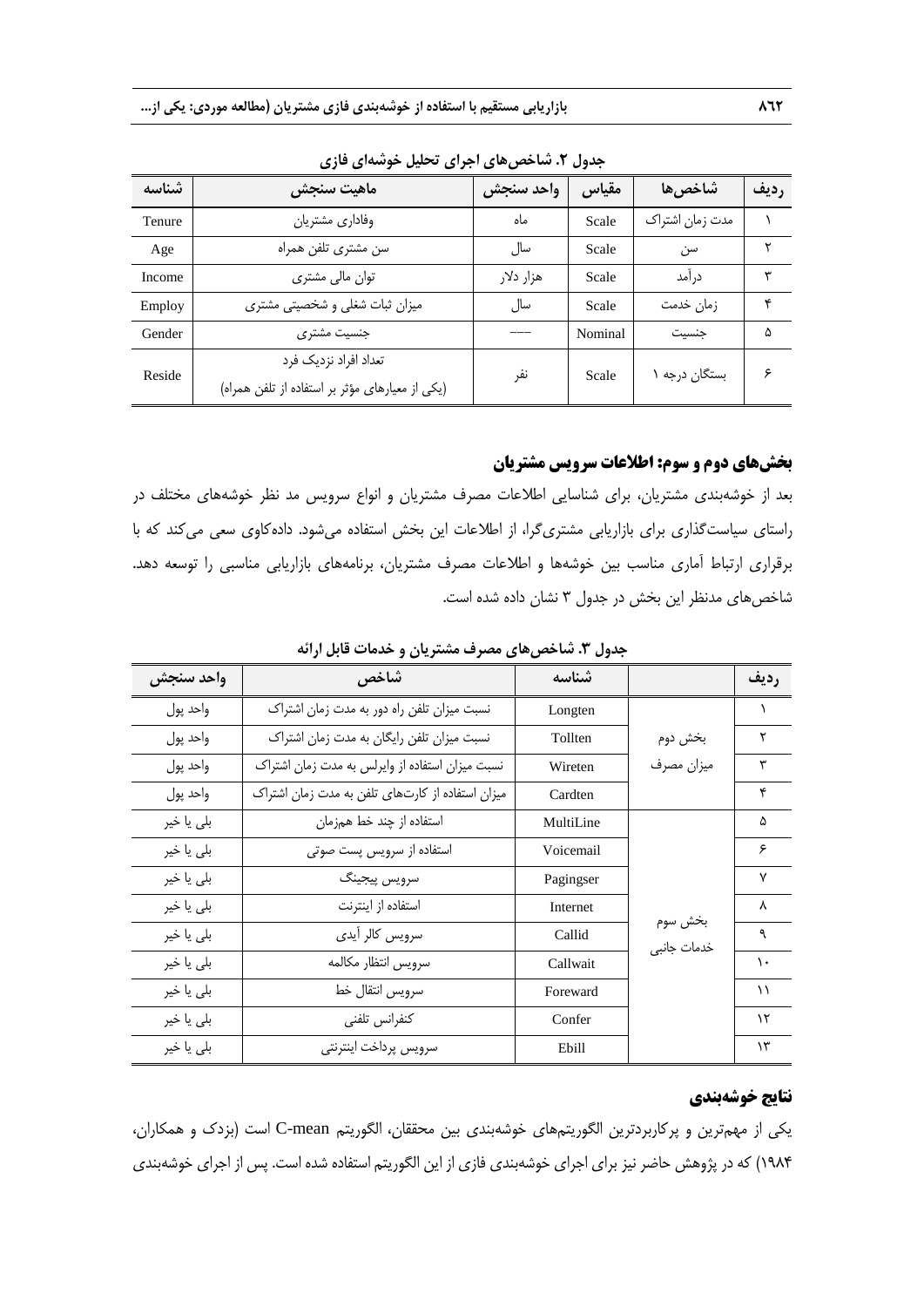فازی با الگوریتم c میانگین در نرمافزار plus-S و محاسبه معیارهای کارایی خوشهها، دو خوشه برای دادههای مورد بررسی، مناسب تشخیص داده شد. بنابراین در این بخش با توجه به کارا بودن دو خوشه، تمام تحلیلها روی دو خوشه اجرا شدند. همانطور که در جدول 4 مشاهده میشود پس از محاسبه دو معیار از معیارهای کارایی برای ،0 9 و 4 خوشه و با توجه به جهت بهینه معیارها، به این نتیجه میرسیم که با توجه به ماهیت دادهها تعداد دو خوشه مناسبتر است.

| <b>PE</b>                            | PC                  | تعداد خوشهها      |
|--------------------------------------|---------------------|-------------------|
| Min                                  | <b>Max</b>          | جهت بهينه         |
| $-\cdot/\sqrt{2}$                    | $\cdot$ /٢٧١        | $C = Y$           |
| $-\cdot/\lambda$                     | $\cdot/\rightarrow$ | $C = \tilde{r}$   |
| $-\cdot/\cdot \mathsf{r} \mathsf{v}$ | . / . 5V            | $C = \mathcal{F}$ |

**جدول .4 تعداد خوشههای مناسب**

بر اساس نمودار سیلهوات و همچنین معیارهایی که برای تعیین تعداد خوشه مناسب در نرمافزار plus-S ارائه شده است نیز، تعداد دو خوشه مناسب است. شاخص ضریب دستهبندی )PC )شاخص سادهای است که مقدار ماکزیمم آن، تعداد مناسب دادهها را نشان میدهد. شاخص آنتروپی دستهبندی (PE) دیگر، شاخص نشان داده شده در جدول است که مقدار مینیمم آن، تعداد مناسب خوشهها را نشان میدهد. در ادامه به شرح خروجی نرمافزار پرداخته میشود.

با تعیین تعداد دو خوشه برای اجرای خوشهبندی، نمودار سیلهوات برای 131 داده مورد بررسی بر اساس شاخصهای شرح داده شده در شکل 7 است. مقدار متوسط سیلهوات برای دو خوشه برابر با 1/49 بهدست آمده است. همچنین شکل 7 نشاندهنده این مطلب است که دو شاخص انتخاب شده از بین شش شاخص، توانایی توجیه 53 درصد از تغییرات بین دادهها را دارند. این نمودار بر اساس دو معیار مهمتر خوشهبندی بهدست آمده که بهصورت دوبعدی نمایش داده شده است.



**شکل .7 خوشههای فازی و شاخص سیلهوات برای دو خوشه**

چنانچه سه خوشه برای اجرای خوشهبندی انتخاب شود، نمودار سیلهوات برای 131 داده مورد بررسی بر اساس شاخصهای شرح داده شده در شکل 0 است. مقدار متوسط سیلهوات برای دو خوشه 1/99 بهدست آمده است. همچنین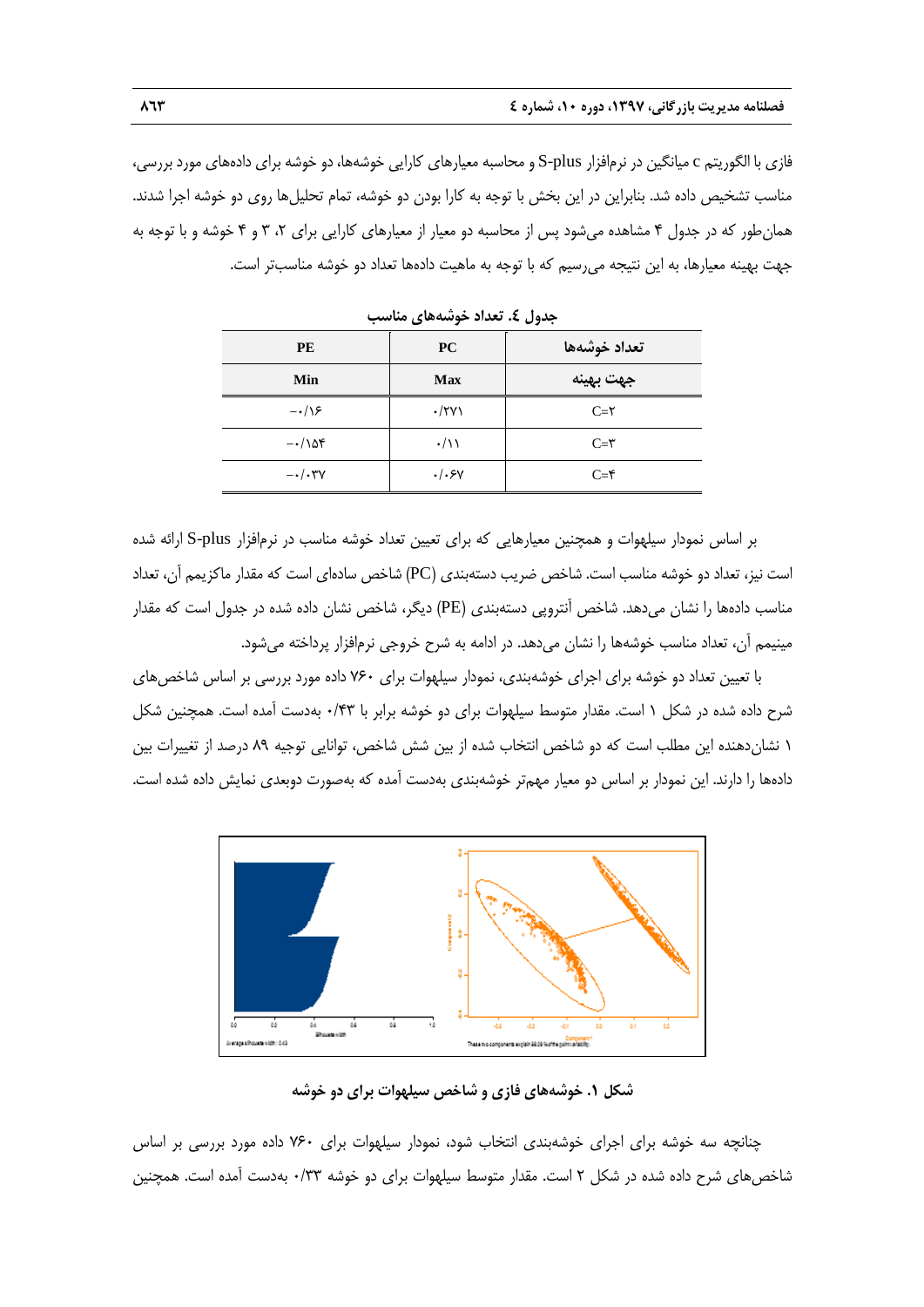شکل 0 نشاندهنده این مطلب است که دو شاخص از بین شش شاخص انتخاب شده توانایی توجیه 53 درصد از تغییرات بین دادهها را دارند (شاخصهای درآمد و زمان خدمت). این نمودار خروجی نرمافزار بر اساس دو معیار مهمتر در هر سه خوشه است.



**شکل .8 خوشههای فازی و شاخص سیلهوات برای سه خوشه**

بنابراین با توجه به کمتر شدن سیلهوات از تعداد 0 خوشه به 9 خوشه، به این نتیجه میرسیم که تعداد دو خوشه مناسبتر است. همچنین در صورت استفاده از مدل خوشهبندی قطعی نیز تعداد دو خوشه برای دادههای مورد بررسی انتخاب میشود؛ اگرچه در شکل خوشهها نسبت به روش فازی اختالف وجود دارد. شکل 9 خوشههای قطعی حاصل را بر اساس دو متغیر مهمتر روی دادههای مورد بررسی نمایش میدهد. روشن است که در تعداد سه خوشه برای مثال بین خوشههای فازی و قطعی، حتی بر اساس دو متغیر نیز تفاوت وجود دارد.



# **شکل .9 خوشههای قطعی برای دو، سه و چهار خوشه**

در جدول 8 مقادیر متوسط شاخصها به ازای هر دو خوشه ارائه شده است تا اختالف بین خوشهها با در نظر گرفتن دو خوشه روشنتر شود.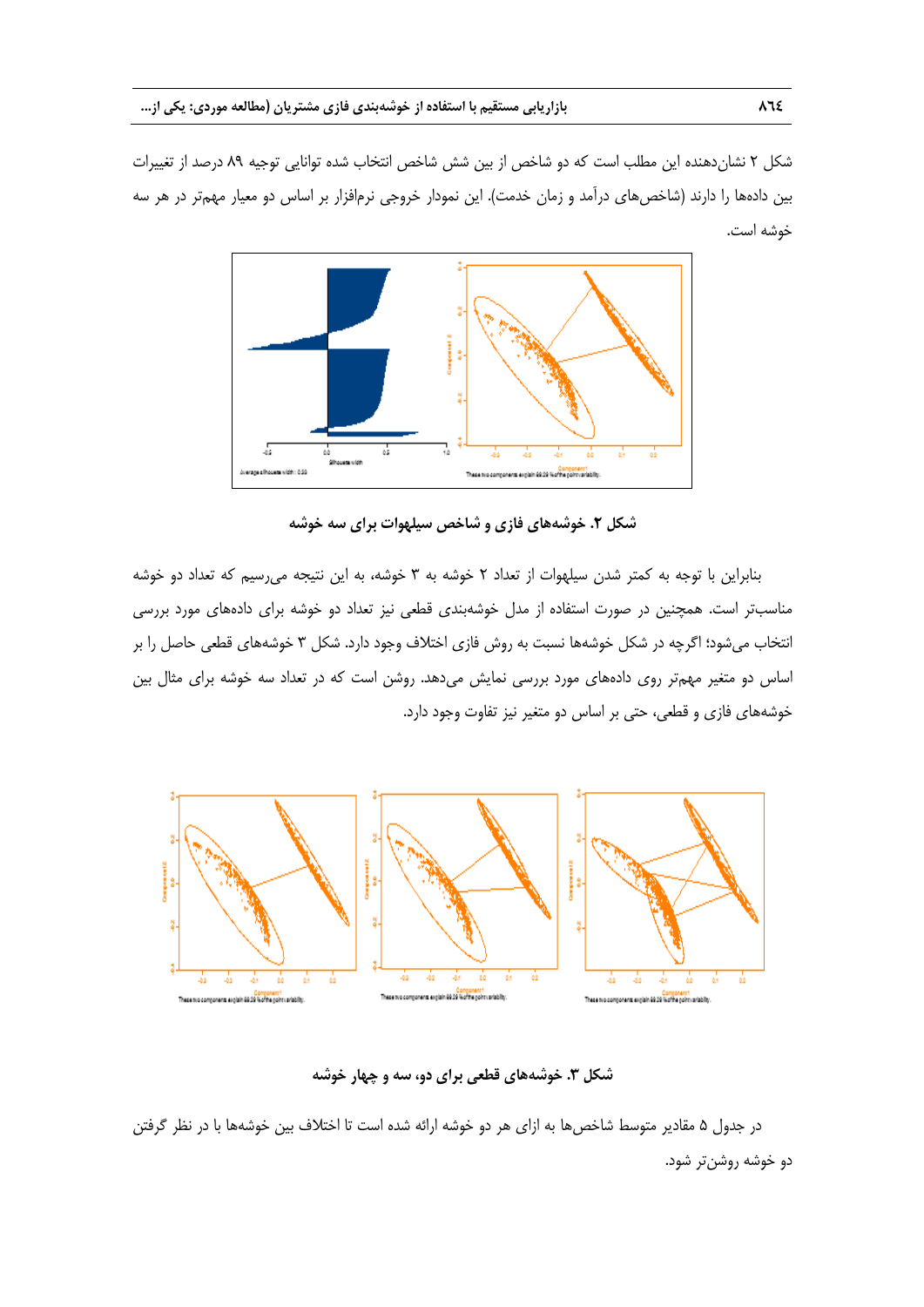|                         |         | $\overline{\phantom{a}}$          | $\bullet\bullet$<br>. u | ر … ت              | <i><u><b>Districts</b></u></i> |                     |                       |
|-------------------------|---------|-----------------------------------|-------------------------|--------------------|--------------------------------|---------------------|-----------------------|
| بستگان<br>درجه ۱        | جنسيت   | زمان<br>خدمت                      | درأمد                   | سن                 | مدت زمان<br>اشتراک (mean)      | تعداد<br>دادهها     | رديف                  |
| $\gamma/\gamma$         | ۹۵٪ زن  | $\mathcal{N} \cdot / \mathcal{N}$ | $5\lambda/\gamma$       | 41/5               | $\Gamma \Delta/\Upsilon$       | $\forall \lambda$ . | خوشه اول              |
| $\gamma/\gamma\gamma$   | ۹۰٪ مرد | $\frac{1}{\sqrt{2}}$              | $\lambda$ $\lambda$     | $f\$               | $\frac{1}{2}$                  | ٣٨٠                 | خوشه دوم              |
| $\mathbf{Y}/\mathbf{Y}$ |         | 11/4V                             | ٧۵                      | 41/2               | $\Gamma \Delta/\Upsilon$       | $Y^{\epsilon}$      | كل دادەھا             |
| بىمعنا                  |         | معنادار                           | معنادار                 | بىمعنا             | بى معنا                        |                     | تفاوت از نظر<br>أماري |
| $1/\mathfrak{r}$        |         | $\lambda$ /9                      | $Y\Delta$ /9            | 11/9               | ۲۱                             |                     | ريسک خوشه اول         |
| $1/\mathfrak{r}$        |         | $\frac{1}{\sqrt{2}}$              | 110/T                   | $\frac{1}{\gamma}$ | $\Gamma\backslash/\Delta$      |                     | ریسک خوشه دوم         |

**جدول .5 اطالعات توصیفی شاخصها به تفکیک خوشهها**

در شکل ۴ خوشهها از نظر اختلاف بین شاخص ها مقایسه شدهاند. همان گونه که مشاهده می شود، دو شاخص درآمد و مدت زمان همکاری با کارفرمای فعلی، دو شاخص مهمتر در تفکیک خوشهها از یکدیگرند. همچنین واضح است که اغلب مشتریان خوشه دوم مرد هستند و این گروه از نظر درآمد و ثبات شغلی باالتر از خانمها قرار میگیرند. البته با در نظر گرفتن ریسک دو خوشه متوجه میشویم که خوشه دوم تقریباً در همه شاخصها دارای ریسک باالتری است؛ یعنی دقت اطالعات در این خوشه نسبت به خوشه اول پایینتر است. بهطور کلی میتوان نتیجه گرفت که مشتریان خوشه دوم اغلب مرد هستند و ثبات شغلی بالاتر، درآمد بیشتر و همچنین ثبات اشتراک بیشتری (وفاداری بیشتر به شرکت) دارند.



**شکل .4 مقایسه دو خوشه از نظر شاخصها )نمرههای نرمال شده بین صفر و یک(**

### **تحلیل خدمات دریافت شده**

در این بخش با در نظر گرفتن دو خوشه توسعه داده شده، به بررسی انواع سرویسهای دریافت شده و نوع خدمات مورد نیاز هر خوشه پرداخته میشود. دو شاخص مهمتر که در بخش قبلی نیز به آنها اشاره شد، جنسیت و سابقه همکاری با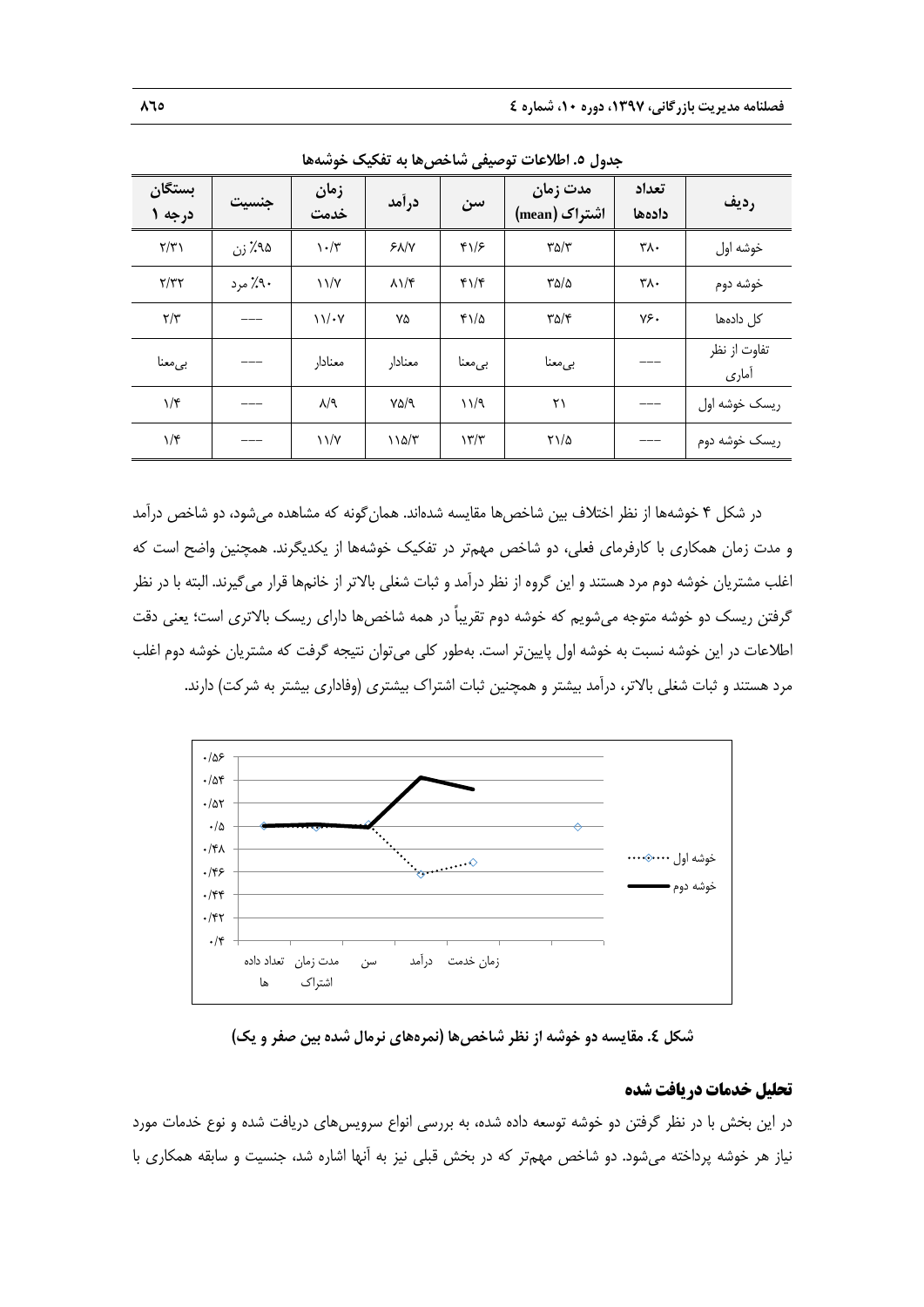کارفرمای فعلی شخص و درآمد وی است که می توان با استفاده از اطلاعات این دو خوشه و در نظر گرفتن سرویس های بیشتری که در هر خوشه استفاده شده، برنامه بازاریابی مناسبی را برای هر گروه از مشتریان توسعه داد. بنابراین ابتدا به بررسی مصرف و نوع خدمات استفاده شده در هر گروه میپردازیم. در جدول 3 متوسط مصرف هر خوشه همراه با ریسک آن مشاهده میشود.

| Cardten                                       |              | Wireten  |              |          | <b>Tollten</b><br>Longten |                             |                                    | شاخص     |
|-----------------------------------------------|--------------|----------|--------------|----------|---------------------------|-----------------------------|------------------------------------|----------|
| $\sigma$                                      | ميانگين      | $\sigma$ | ميانگين      | $\sigma$ | ميانگين                   | $\sigma$                    | ميانگين                            | نوع خوشه |
| $\lambda Y \lambda / 5$                       | 5.51         | 988      | $\text{rav}$ | ۹۳۵      | ۵۶۶                       | ۸۶۵                         | 589/5                              | خوشه اول |
| $\frac{\lambda \mathfrak{r} \mathfrak{r}}{ }$ | <b>AVS/9</b> | ۹۱۹      | <b>٣٨٨/١</b> | ۸۵۲      | $\Delta$ . $5/\tau$       | $\mathsf{v}\mathsf{a}\cdot$ | $\Delta \lambda \Upsilon/\Upsilon$ | خوشه دوم |

**جدول .8 میزان مصرف خدمات به تفکیک خوشهها**

مشاهده میشود که خوشه اول یا به بیان دیگر خانمها، بیشتر از خدمات وایرلس، تلفن رایگان و خدمات تلفن کارتی استفاده میکنند، این در حالی است که آقایان (خوشه دوم بیشتر) بیشتر از تلفن راه دور استفاده کردهاند. البته برای بررسی دقیقتر و در نظر گرفتن ریسک همزمان، میتوان از شاخص آماری ضریب تغییرات بهره برد که البته با محاسبه ضریب تغییرات نیز به نتایج مشابهی میرسیم.

از نظر سرویسهای جانبی قابل ارائه، اطالعات خرید سرویسهای تکمیلی برای هر خوشه به شرح زیر است. از روی اطالعات این بخش میتوان قضاوت کرد که هر مشتری با توجه به خوشهای که در آن قرار میگیرد، چه خدمات جانبی را از تلفن همراه خود طی دوران اشتراک مطالبه میکند تا بر اساس آن، برای هر بخش بازار تبلیغات هدفمندی طراحی شود. جدول 1 درصد درخواست هر یک از سرویسهای مورد بررسی را به تفکیک خوشهها نشان میدهد. همچنین با اجرای آزمون کایدو به بررسی متفاوت بودن میزان استفاده از سرویس در دو خوشه پرداخته شده است. در صورتی که فرض برابری دریافت سرویس مد نظر در دو خوشه رد شود، میتوان نتیجه گرفت که قرار گرفتن در خوشههای متفاوت بر رفتار درخواست سرویس مد نظر از نظر آماری نیز اثر میگذارد. بنابراین باید برنامههای بازاریابی متناسب با هر خوشه باشد و بر اساس سرویسهایی که بیشتر مطالبه شدهاند، طراحی شوند. همچنین میتوان بر اساس درصدهای استفادهشده از هر سرویس در هر خوشه به اولویتبندی سرویسهای قابل ارائه پرداخت.

| پرداخت    | كنفرانس | انتقال  | انتظار | كالرأيدى |         |               |          | اينترنت | پيجينگ                      | پست  | چند خط |  |
|-----------|---------|---------|--------|----------|---------|---------------|----------|---------|-----------------------------|------|--------|--|
| الكترونيك | تلفني   | مكالمه  | مكالمه |          |         |               |          |         |                             | صوتی | همزمان |  |
| 751       | 7.01    | $7.0 -$ | 7.0.7  | 7.05     | ٢٤٪     | $\frac{1}{2}$ | $\gamma$ | 7.01    | خوشه ۱                      |      |        |  |
| 7.۶۵      | 7.01    | 7.00,5  | ۵۵٪    | ۵۵٪      | ۵, ۶۱,۵ | %vv           | 759      | 7.07    | خوشه ۲                      |      |        |  |
| رد        | پذيرش   | رد      | رد     | پذيرش    | رد      | رد            | پذيرش    | پذيرش   | فرض برابري<br>(٩٠٪ اطمينان) |      |        |  |

**جدول .8 میزان خدمات جانبی ارائه شده به تفکیک خوشهها**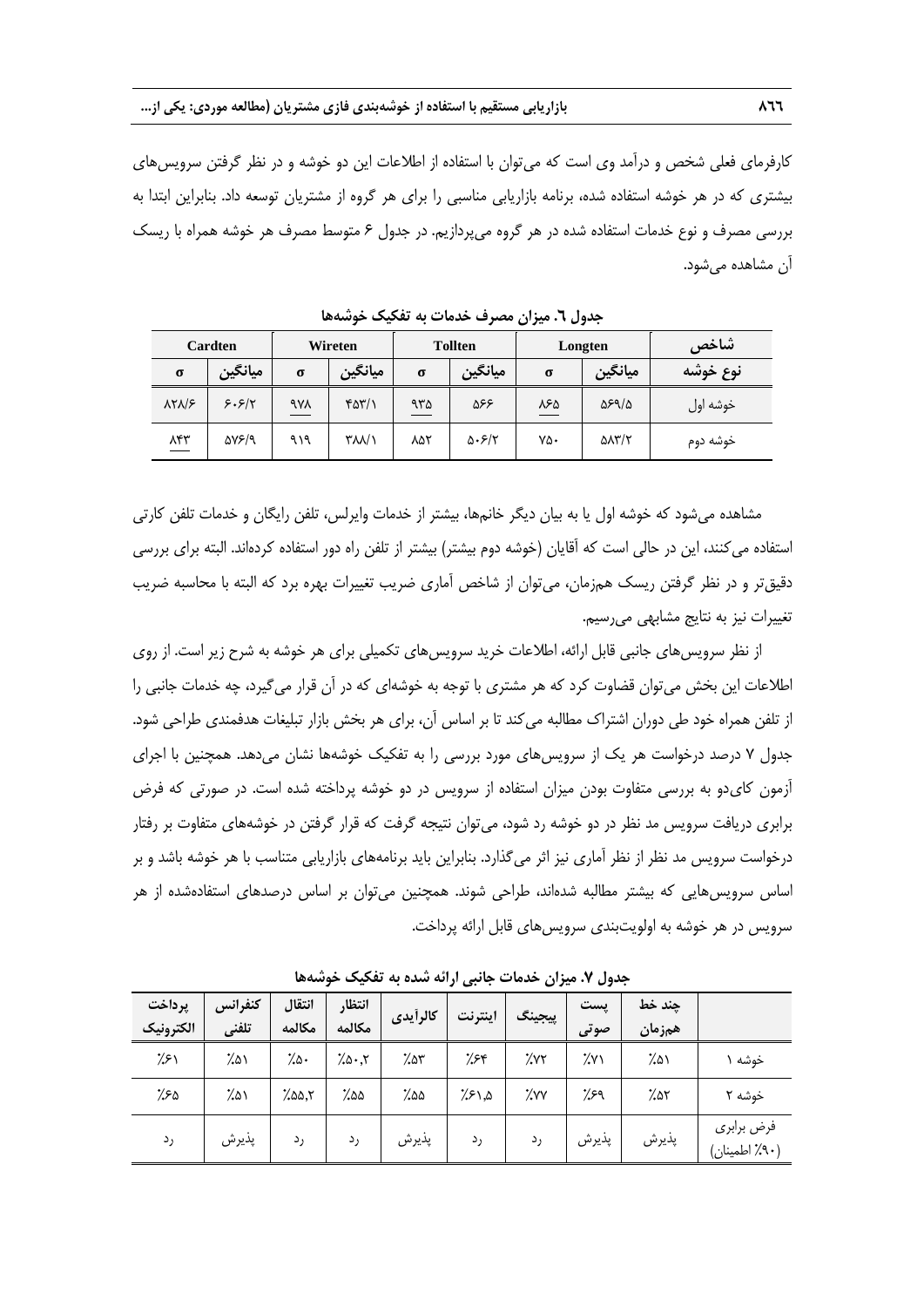همانطور که مشاهده میشود، بر اساس تحلیل آماری صورت گرفته، دو خوشه از نظر دریافت خدمات جانبی پیجینگ، اینترنت، انتظار مکالمه، انتقال مکالمه و پرداخت الکترونیک متفاوتاند که البته در تمام موارد بیانشده، خوشه دوم میزان استفاده بیشتری داشته است.

### **نتیجهگیری و پیشنهادها**

پیشتر اشاره شد که با بررسی دادههای مشتریان بر اساس شش شاخص، دو خوشه برای مشتریان در نظر گرفته شد که 38 درصد خوشه اول را خانمها و حدود 31 درصد خوشه دوم را آقایان تشکیل دادهاند. مشتریان خوشه اول، متوسط درآمد، ثبات شغلی و وفاداری کمتری به شرکت (تلفن همراه) داشتند؛ در حالی که مشتریان خوشه دوم دارای متوسط درآمد بالاتر و ثبات شغلی و وفاداری بیشتری به شرکت بودند. این دو خوشه در مصرف نیز با یکدیگر متفاوتاند؛ مشتریان خوشه اول بیشتر از خدمات تلفن رایگان، شبکه بیسیم و تلفنهای کارتی استفاده کردهاند؛ در حالی که مشتریان خوشه دوم از این خدمات استفاده کمتری داشته و بیشتر مصرف آنها تلفن راه دور بوده است. بهطور کلی میتوان گفت کمترین استفاده از سرویس شبکه بیسیم و بیشترین استفاده از خدمات تلفن راه دور بوده است. در خصوص خدمات جانبی نیز، سرویس پیجینگ بیشترین استفاده را داشته و بهترتیب پست صوتی، اینترنت و سرویس پرداخت الکترونیک پردرخواستترین سفارشهای جانبی بودهاند. همچنین در مورد خوشهها میتوان گفت که درخواست پیجینگ، اینترنت، انتقال مکالمه و انتظار مکالمه و پرداخت الکترونیک بین دو خوشه متفاوت بوده، در حالی که سه خدمت دیگر )پست صوتی، چند خط همزمان و کنفرانس تلفنی) بین دو خوشه تقاضای یکسانی داشته است. بر اساس اطلاعات بهدست آمده می توان استراتژیهای بازاریابی را برای پیشبرد فروش به شرح زیر ارائه داد:

در تبلیغات عمومی و پیشبردهای فروش، به خدمات تلفن راه دور بیشتر توجه شده و روی استفاده از خدمات بیسیم سرمایهگذاری کمتری انجام شود. همچنین روی سرویسهای جانبی پیجینگ، پست صوتی، اینترنت و همچنین پرداخت الکترونیک بهترتیب اهمیت، تمرکز شود.

هنگام تبلیغ محصول برای مشتریان خانم، باید بیشتر بر استفاده از کارتهای تلفنی تمرکز شود و پس از آن، تلفن راه دور و در نهایت تلفنهای رایگان را مد نظر قرار داد. همچنین در خصوص سرویسهای جانبی برای این دسته از مشتریان که اغلب در خوشه اول قرار گرفتهاند، عالوه بر پست صوتی، به اینترنت نیز توجه بیشتری شود؛ زیرا این سرویس در خوشه اول بیشتر از خوشه دوم مصرف داشته است.

برای آقایان که ثبات شغلی باالتری دارند، باید بر پیشبرد فروش تلفن راه دور و تعریف تخفیفات ویژه تمرکز شود و روی استفاده از شبکه بیسیم و کارتهای تلفنی سرمایهگذاری کمتری انجام گیرد. همچنین از بین خدمات جانبی، عالوه بر پست صوتی که مد نظر هر دو بخش بوده، از خدماتی همچون پیجینگ، انتظار مکالمه، انتقال مکالمه و پرداخت الکترونیک استفاده شود. بر این اساس میتوان با تعریف بستههای مناسب محصول برای هر خوشه، مشتریان را به افزایش استفاده از سرویسها ترغیب کرد. ارائه تخفیف ویژه برای گروههای خاص بازار (خوشهها) میتواند نقش بسزایی در افزایش رضایت مشتریان و برآوردن انتظارات ایشان داشته باشد. برای مثال، بهتر است پست صوتی که حجم تقاضای بسیار زیادی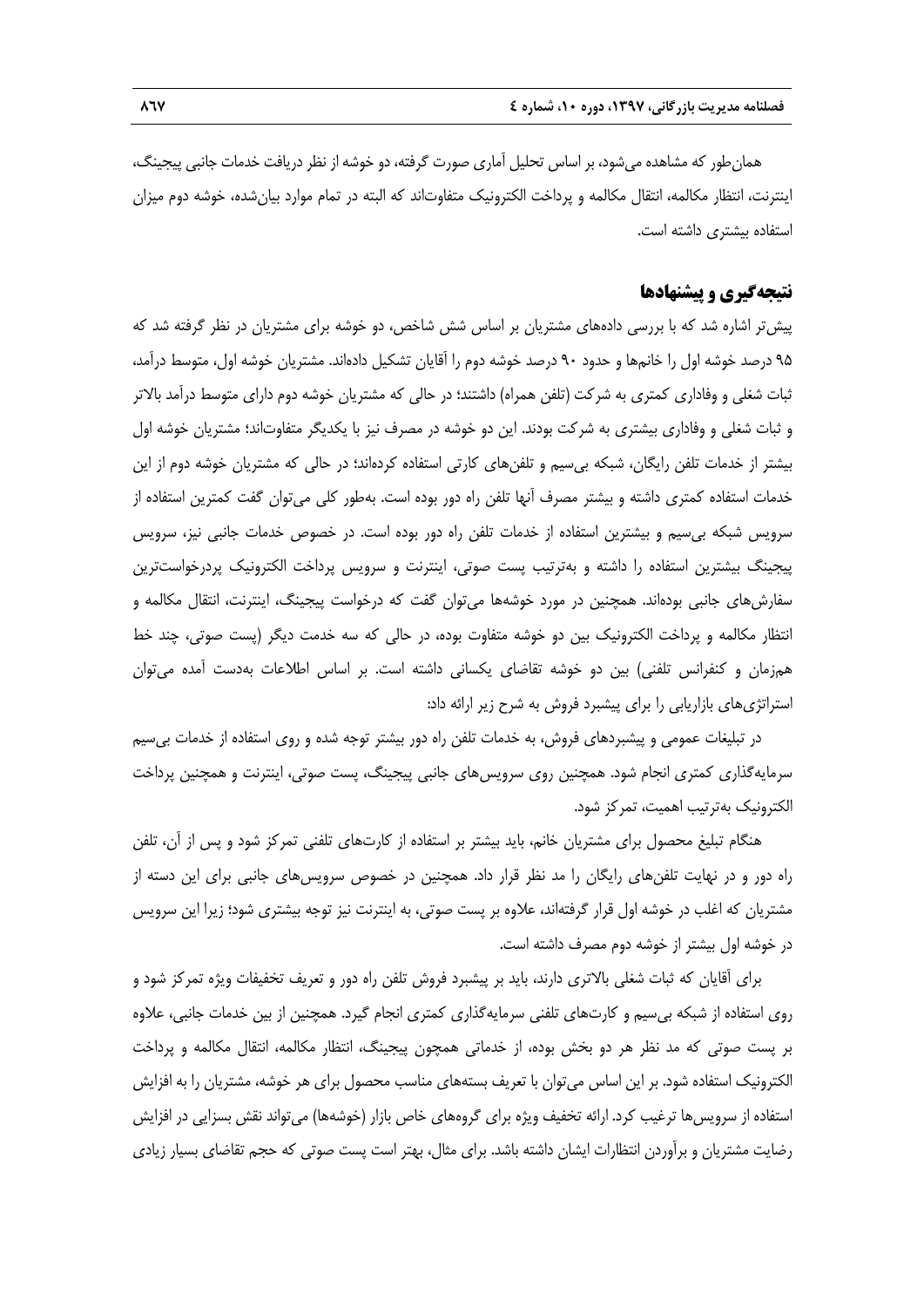دارد، همزمان با اشتراک به همه مشتریان پیشنهاد شود یا برای مشتریان مرد بهتر است همزمان با اشتراک، پیشنهاد راهاندازی سرویس پرداخت الکترونیک نیز ارائه شود. بهطور کلی با در نظر گرفتن هر دو خوشه، مقادیر مصرف در دل خوشهها بسیار به یکدیگر نزدیک بود و این نتیجه توسعه سیاستها را اندکی دچار تردید می کند، اما با توجه به ریسک موجود در هر خوشه و در نظر گرفتن مواردی که متفاوت بودن خوشهها را از نظر آماری تأیید میکند، میتوان از نتایج در توسعه استراتژیهای بازاریابی استفاده کرد.

همچنین با توجه به مطالعه محققان و تجربه استفاده از خوشهبندی فازی با هدف بخشبندی مشتریان و استخراج الگوهای رفتاری آنها، میتوان گفت هرچند الگوریتم FCM روش متداولی برای خوشهبندی فازی است، این روش تنها برای خوشههایی با ساختار مدور مناسب است و برای خوشههای دارای ساختار بیضوی و پراکندگی ناهمگن، کارایی ندارد. همچنین در این روش میزان فاصله از مراکز خوشه نسبی است و چنانچه نسبت فاصله از مراکز خوشه ثابت باشد، با افزایش فاصله، درجات عضویت تغییری نخواهد کرد. به همین دلیل مشاهدات پرت یا مشاهداتی که از تمام مراکز خوشه فاصله دارند، کارایی این روش را کاهش میدهند )فتحیان و اژدری، 7933(. برای جلوگیری از ایجاد این نقص، پیشنهاد میشود محققان برای اجرای خوشهبندی فازی در حوزه بازاریابی مستقیم و استخراج الگوهای رفتاری مشتریان، بهدنبال تکنیکهای مناسبتر و قدرتمندتر باشند. همچنین توسعه استفاده از تکنیکهای مطرح در حوزه بخشبندی مشتریان، نظیر مدلهای RFM در فضای عدم قطعیت فازی، میتواند برای مدیران و پژوهشگران فواید زیادی در حوزه بازاریابی مستقیم داشته باشد.

## **منابع**

- آخوندزاده نوقابی، الهام؛ البدوی، امیر؛ اقدسی، محمد )7939(. کاوش پویایی مشتری در طراحی بخشبندی با استفاده از روشهای داده کاوی. *فصلنامه مدیریت فناوری اطلاعات*، ۶ (۱)، ۰-۳۰.
- خدابنده لو، سمیرا؛ نیکنفس، علی اکبر (۱۳۹۵). ارائه روشی برای بخشبندی مشتریان براساس میزان وفاداری آنها و تعریف راهبردهایی مناسب برای هربخش. *فصلنامه مدیریت فناوری اطلاعات، ۸* (۱)، ۰۱-۲۲۲.

کاتلر، فیلیپ؛ آرمسترانگ، گری (۲۰۰۶*). اصول بازاریابی.* ترجمه علی پارساییان (۱۳۸۳)، چاپ سوم، تهران: انتشارات ادبستان.

- گیگان، وارن جی. (۲۰۰۴). *مدیریت بازاریابی جهانی.* ترجمه عبدالحمید ابراهیمی (۱۳۸۳)، چاپ اول، تهران: انتشارات دفتر پژوهش های فرهنگی.
- فتحیان، محمد؛ اژدری, احسان (۱۳۹۶). استخراج الگوی رفتار مشتریان یک شرکت مخابراتی با استفاده از خوشهبندی پویای فازی و تحلیل مسیر. *فصلنامه مدیریت فناوری اطلاعات؛ ۹*(۳)، ۵۲۰-۵۲۰.

### **References**

Akhondzadeh Noghabi, A., Albadvi, A. & Aghdasi, M. (2014). Mining customer dynamics in designing customer segmentation using data mining techniques. *Information Technology Management*, 6 (1), 1-30. (*in Persian*)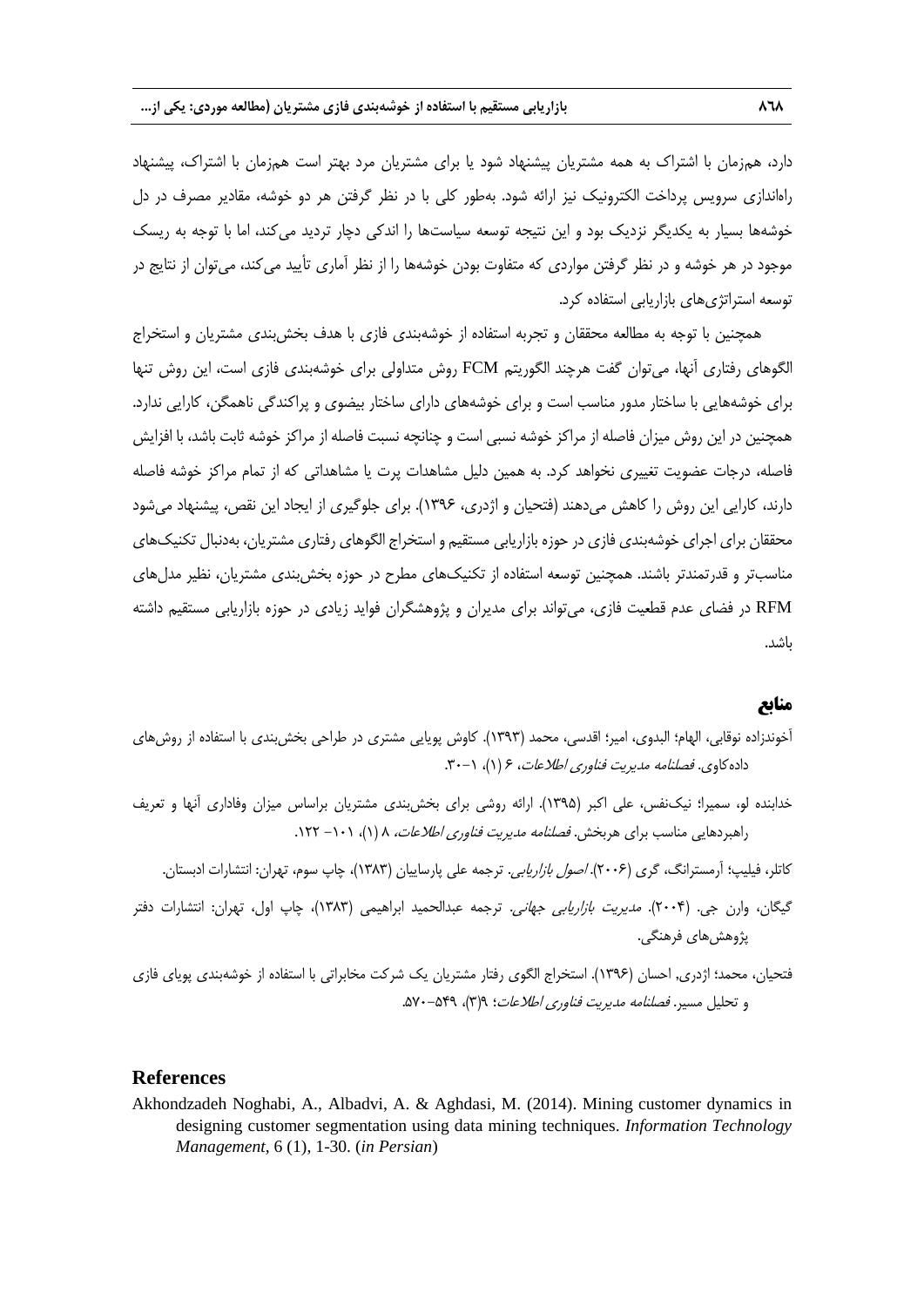- Bae, S.M., Ha, H. & Park, S.C. (2005). A web-based system for analyzing the voices of call center customers in the service industry. *Expert Systems with Applications*, 28(1), 29-41.
- Bae, S.M., Park, S.C. & Ha, S.H. (2003). Fuzzy Web Ad Selector Based on Web Usage Mining. *IEEE Intelligent Systems*, 18(6), 62–69.
- Bannon, T. & Declan, P. (2004). On fuzzy cluster validity indices. *Fuzzy Sets and Systems,* 158(19), 2095–2117.
- Bezdek, J. C., Ehrlich, R., & Full, W. (1984). FCM: The fuzzy c-means clustering algorithm. *Computers & Geosciences*, 10(2-3), 191–203.
- Bock, H. H. (1974). Automatische Klassifikation: Theoretische und praktische Methoden zur Gruppierung und Strukturierung von Daten (Cluster-Analyse) (Studia mathematica / Mathematische Lehrbucher) (Vol. 24). Vandenhoeck & Ruprecht.
- Bonoma, T. V., & Shapiro, B. P. (1983). Industrial market segmentation: A nested approach. *Marketing Science Institute*, 83-100.
- Bose, I. & Chen, X. (2014). Detecting temporal changes in customer behavior. *In 2014 International Electrical Engineering Congress* (iEECON) (pp. 1–4).
- Bose, I. & Chen, X. (2015). Detecting the migration of mobile service customers using fuzzy clustering. *Information & Management*, 52(2), 227–238.
- Cheron, E. J., & Kleinschmidt, E. J. (1985). A review of industrial market segmentation research and a proposal for an integrated segmentation framework. *International Journal of Research in Marketing*, 2(2), 101-115.
- Choporian, J.A., Witherell, R., Khalil, O.E.M. & Ahmed, M. (2001). Mind your business by mining your data. *Advanced Management Journal*, 66(2), 45.
- Dennis, C., Marsland, D. & Cockett, T. (2001). Data Mining for Shopping Centres Customer Knowledge-Management Framework. *Journal of Knowledge Management*, 5(4), 368–374.
- Dolnicar, S. (2002). A review of data-driven market segmentation in tourism. *Journal of Travel & Tourism Marketing*, *12*(1), 1-22.
- Garda, R. A. (1981). Strategic segmentation: how to carve niches for growth in industrial markets. *Management Review*, 6, 19-25.
- Ha, H., Bae, S.M. & Park, S.C. (2002). Customer's time-variant purchase behavior and corresponding marketing strategies: An online retailer's case. *Computers and Industrial Engineering,* 43(4), 801–820.
- Haley, R. I. (1968). Benefit segmentation: a decision-oriented research tool. *The Journal of Marketing,* 32(3), 30-35.
- Khodabandelu, S., Niknafs, A. (2016). Proposing a New Method for Customer Segmentation Based on Their Level of Loyalty and Defining Appropriate Strategies for Each Segment. *Information Technology Management*, 8 (1), 65-82. (*in Persian*)
- Kim, S.Y., Jung, T.S. & Suh, E. H. & Hwang, H.S. (2006). Customer segmentation and strategy development based on customer lifetime value: A case study. *Expert Systems with Applications,* 31(1), 101–107.
- Mitchell, V. W., & Wilson, D. F. (1998). Balancing theory and practice: A reappraisal of businessto-business segmentation. *Industrial Marketing Management*, *27*(5), 429-445.